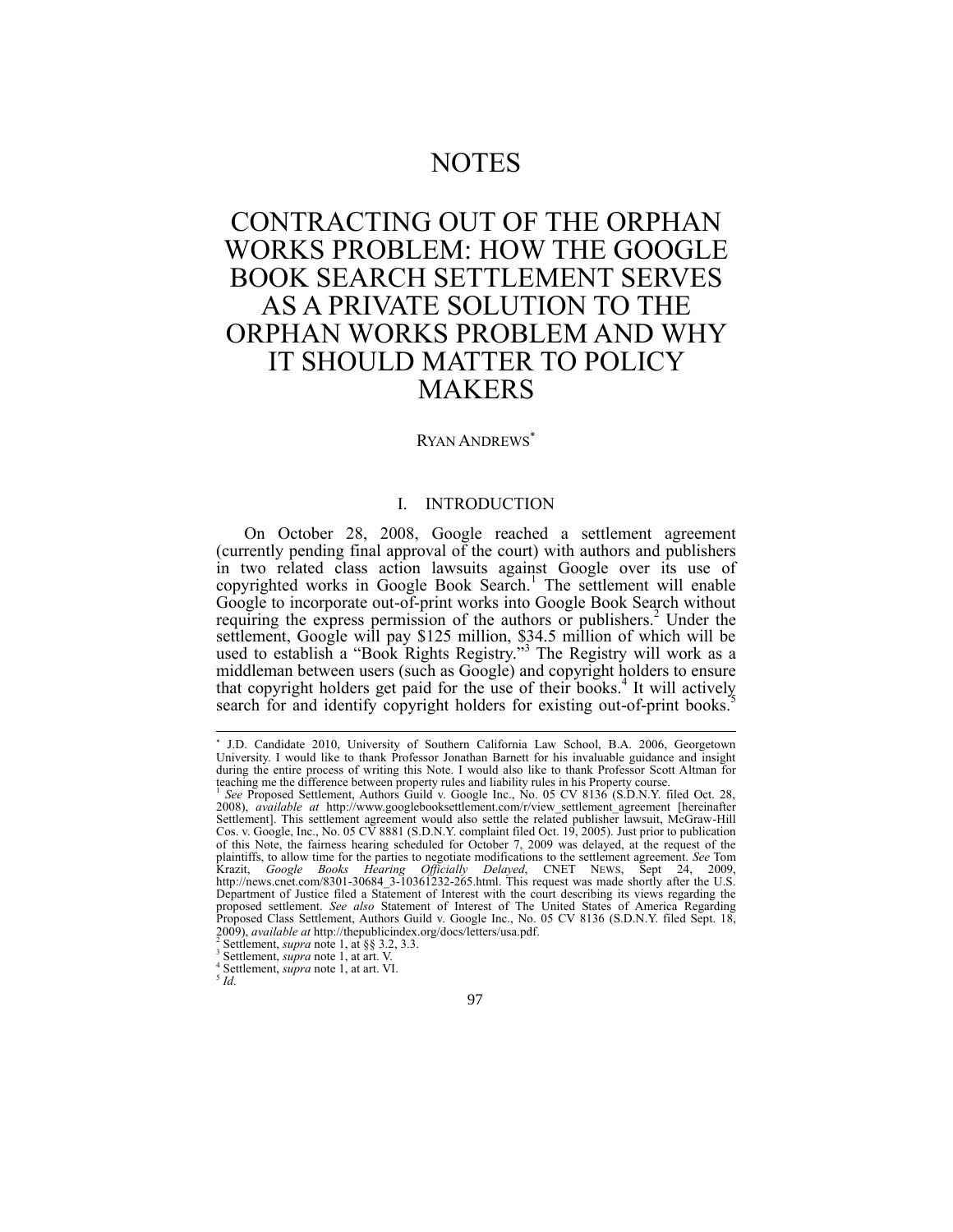Its function will be similar to performance rights organizations like the American Society of Composers, Authors and Publishers ("ASCAP") in the music industry.<sup>6</sup>

Meanwhile, on Capitol Hill, legislation was proposed last year to address what is known as the "orphan works problem."<sup>77</sup> "Orphan works" are in-copyright works without a readily locatable rightsholder. Since copyright protection is now both automatic and very long in duration, the number of orphan works is very large. The prospect of either high money damages or an injunction deters would-be users of orphan works from making productive use of them. Thus, publishers, museums, or filmmakers, wanting to republish, exhibit, or use an orphan work, may refrain from doing so in light of the possibility of large statutory fines for copyright infringement and the possibility of an injunction after a large initial investment. In many cases, the copyright holders of orphan works either do not exist or would not object to the use of their works, and potential users are unable to use the orphan works merely because of their inability to locate the copyright holder.<sup>8</sup>

<span id="page-1-0"></span>The orphan works legislation proposed last year would drastically reduce any potential liability for users of orphan works if the user performed a "reasonably diligent search" for the copyright owner prior to using the work, and attributed the work to the copyright owner where possible and appropriate.<sup>9</sup> The goal of the limitation on remedies is a combination of reducing the inefficiency of users being unable to transact with the copyright holders of orphan works, while at the same time offering as much protection to existing copyright holders as possible from potential exploitation of the relaxed rule by users.<sup>10</sup>

The Book Rights Registry, however, serves as a shining example of the market solving the orphan works problem on its own, without any new legislation. Google will be able to make efficient use of in-copyright, outof-print works without the need to negotiate directly with the rightsholders of the orphan works. The Registry will collect licensing revenue from Google for the use of orphan works, locate the rightsholders, and distribute the revenue to the rightsholders as royalties. Google will no longer bear the high transaction costs of finding and bargaining with the copyright holders of orphan works.

Current copyright laws, which impose large penalties on unauthorized uses of copyrighted material, create a strong incentive for private organizations to find their own way around the orphan works problem by

 $\overline{\phantom{a}}$ 

<sup>6</sup> *See* Mike Musgrove, *Google Settles Publishers' Lawsuit Over Book Offerings*, THE WASHINGTON POST, Wednesday, October 29, 2008, at D1, *available at* http://www.washingtonpost.com/wp-<br>dyn/content/article/2008/10/28/AR2008102803611\_pf.html.<br><sup>7</sup> Orphan Works Act of 2008, H.R. 5889, 110th Cong. (2008) [hereinafter Or

*at* http://frwebgate.access.gpo.gov/cgi-

bin/getdoc.cgi?dbname=110\_cong\_bills&docid=f:h5889ih.txt.pdf. *See* STATEMENT OF MARYBETH PETERS, REGISTER OF COPYRIGHTS, BEFORE THE SUBCOMM. ON COURTS, THE INTERNET, AND INTELLECTUAL PROPERTY OF THE H. COMM. ON THE JUDICIARY (Mar. 13, 2008), *available at* http://www.copyright.gov/docs/regstat031308.html.

 $^{9}$ Orphan Works Act.

<sup>10</sup> *See* Marybeth Peters, Register of Copyrights, *The Importance of Orphan Works Legislation*, http://www.copyright.gov/orphan/.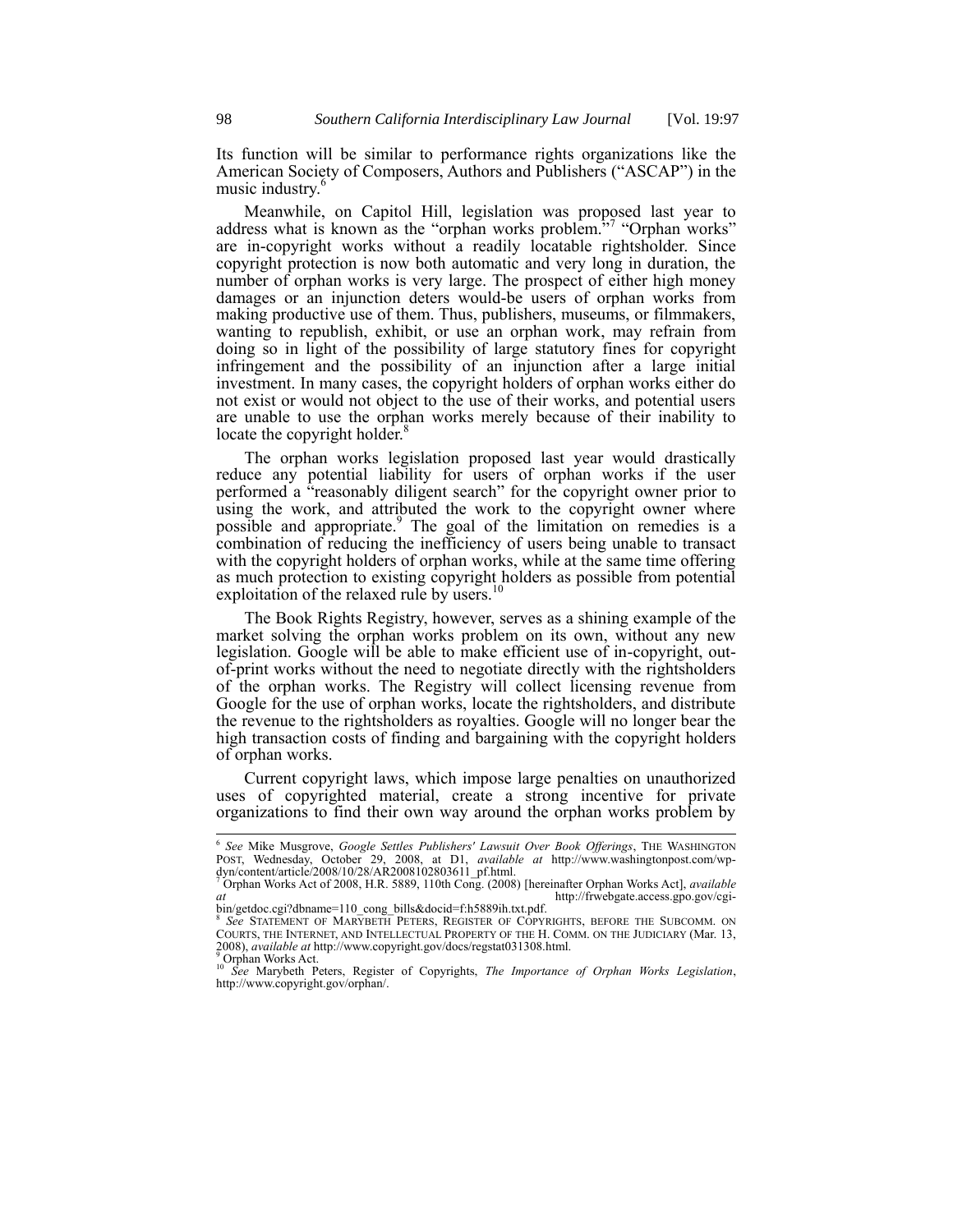forming collective rights organizations ("CROs"). The Book Rights Registry is the latest example of this, and the first major example of it in the realm of books. In light of the formation of the Book Rights Registry, I would caution Congress that any relaxation of strong copyright would weaken the incentives for private organizations to create CROs of this sort. The orphan works legislation proposed last year would change a strong property rule regime into a judicial liability rule regime with respect to orphan works, thus reducing the incentives for market participants to form CROs. While the scope of this note is limited to the market for books, only time will tell whether other markets present similar opportunities for the creation of CROs. Therefore, my advice to Congress is to wait and see. Instead of altering copyright law, see if the orphan works problem can be solved in the market through the formation of CROs.

### II. PROPERTY RULES, LIABILITY RULES, AND THE BALANCE OF TRANSACTION COSTS AND INCENTIVES

The focus of this Note is on post-grant modifications to intellectual property rights ("IPRs"). The proposed Orphan Works Act and the Google Book Search settlement are two such modifications. In order to effectively discuss these post-grant modifications, a discussion of the initial grant of property rights, of characterizing liability and property rules, and of the significance of transaction costs and incentives is necessary. The following sections lay out the basic theory upon which my argument will rest.

## <span id="page-2-0"></span>A. PUBLIC VS. PRIVATE ORDERING

The government is not the only actor that can grant initial entitlements of IPRs. While it is most common for a government to initially grant property rights, private organizations can, and have, created and enforced IPRs without any initial government grant. A classic example of this is the fashion guilds of the  $1930s$ .<sup>11</sup> While fashion design was (and remains) unprotected under both copyright and patent law, in 1933 firms in the fashion industry took matters into their own hands and organized the Fashion Originators' Guild of America ("FOGA") in order to curb what they considered to be "style piracy."<sup>12</sup> Style piracy was the common practice of manufacturers systematically copying the garment designs of other manufacturers after they had been released on the market.<sup>13</sup> FOGA protected the original designs of its members by collectively boycotting stores that sold garments that were deemed to be knock-offs of its members' own designs.<sup>14</sup> FOGA established a "Design Registration Bureau" to keep track of its members' designs, and red-carded retailers who sold copies of registered designs.<sup>15</sup> The organization wielded substantial market power, and enjoyed considerable success in enforcing its

 $\overline{\phantom{a}}$ <sup>11</sup> *See* Robert P. Merges, *Contracting into Liability Rules: Intellectual Property Rights and Collective Rights Organizations*, 84 CALIF. L. REV. 1293, 1363 (1996).

See Fashion Originators' Guild of America v. Fed. Trade Comm'n, 312 U.S. 457, 461 (1941).  $^{13}$  *Id.* 

<sup>14</sup> *Id.* at 461–62. <sup>15</sup> *Id.*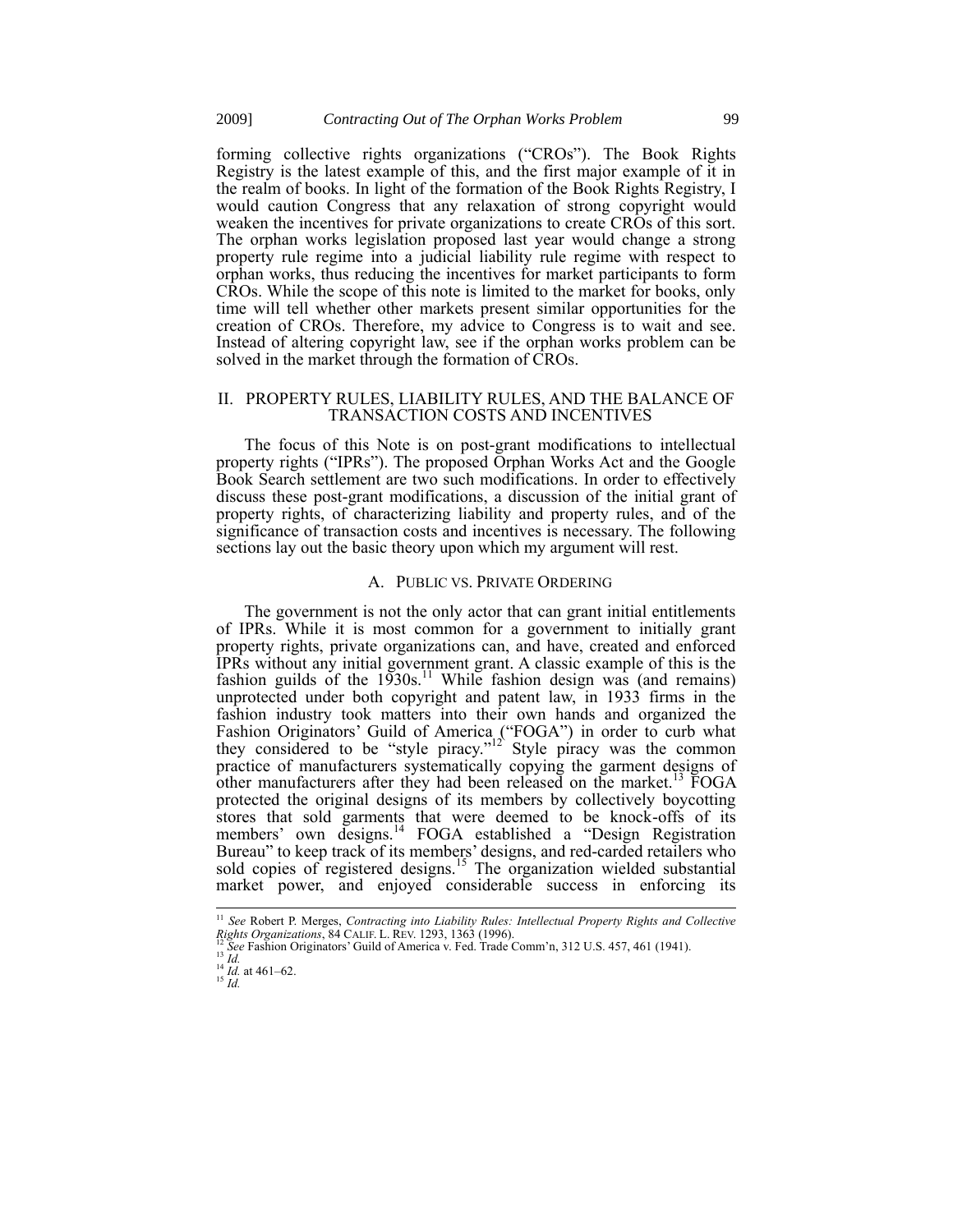protections while it lasted.<sup>16</sup> In 1941, however, FOGA's reign ended abruptly when the Supreme Court held it to be per se illegal on antitrust  $\frac{1}{2}$ grounds.<sup>17</sup>

While FOGA served as an example of a completely privately created IPR, in the United States this is the exception, not the norm. The Constitution grants Congress the authority "[t]o promote the Progress of Science and useful Arts, by securing for limited Times to Authors and Inventors the exclusive Right to their respective Writings and Discoveries."<sup>18</sup> Under this grant of power, Congress enacted the copyright and patent laws. It should be noted that the purpose of IPRs in the United States is not to protect the natural rights that creators have in their works; rather, IPRs are granted for the purposes of incentivizing invention and innovation for the benefit of the public at large.<sup>19</sup> This is accomplished by using IPRs to internalize externalities.

#### B. INTERNALIZING EXTERNALITIES AND INCENTIVIZING INNOVATION

Property rights, at their core, can be conceptualized as an internalization of externalities. Externalities are, in short, the various positive and negative effects resulting from an activity. Where the external costs and benefits of an activity are not borne by those engaging in the activity, this can lead to two types of situations referred to as "tragedy of commons." The first type occurs when there is a failure to internalize negative externalities, such as pollution, which leads to the overuse of a resource. No ownership of a lake, for example, will lead to overfishing as no individual fisher has an incentive to conserve the scarce resource of fish in the lake. A related, yet distinct, form of tragedy of commons occurs when the lack of internalization of the benefits of an activity leads to underinvestment in the activity. This second form of tragedy of commons is the one that is most applicable to IPRs. As an example, if writers cannot reap any reward from novels they have written, then writers will have little incentive to write novels in the first place. A copyright gives a writer the right to sell her book and to prevent others from making unauthorized copies of it. Thus, a main concern for any intellectual property ("IP") regime should be the incentive effect it will have on producers of IP. But the creation of incentives to investment must be balanced alongside the transaction costs that come along with the IPR.

 $\overline{\phantom{a}}$ <sup>16</sup> *Id.*

 $^{17}$  *Id.* at 467–68.

<sup>&</sup>lt;sup>18</sup> U.S. CONST. art. I, §8, cl. 8 (granting Congress the authority to enact patent and copyright laws).

<sup>&</sup>lt;sup>19</sup> United States v. Paramount Pictures, 334 U.S. 131, 158 (1948) ("The copyright law, like the patent statutes, makes reward to the owner a secondary consideration…. 'The sole interest of the United States and the primary object in conferring the monopoly lie in the general benefits derived by the public from the labors of authors." (quoting Fox Film Corp. v. Doyal, 286 U.S. 123 (1932)).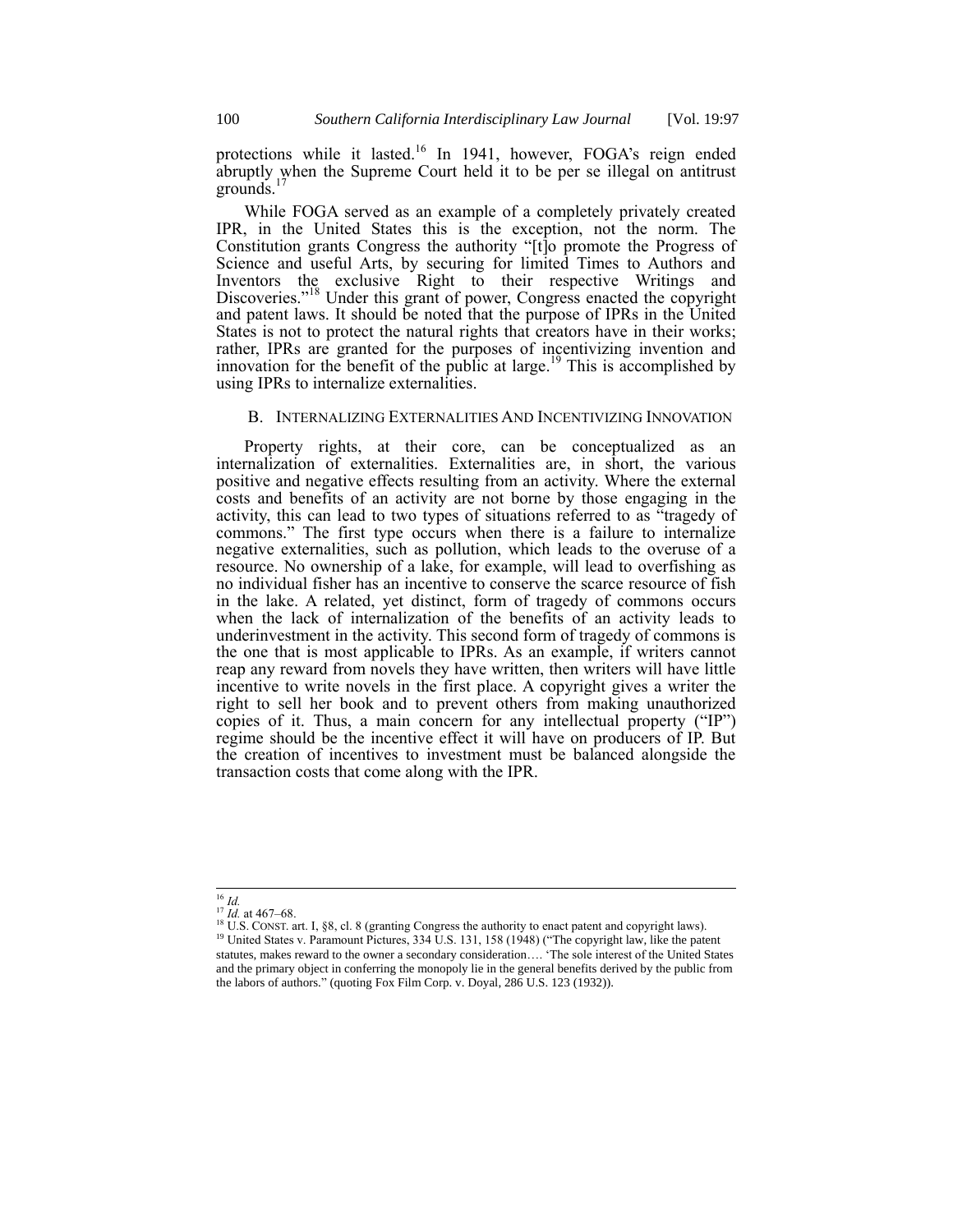#### <span id="page-4-0"></span>1. *Property Rules vs. Liability Rules*

Once an initial legal entitlement has been granted, it can be protected by either a property rule or a liability rule.<sup>20</sup> Property rules give owners the right to exclude others from using their property without first gaining express permission.<sup>21</sup> Users must therefore bargain for permission from the owner before using the property if a property rule is in place. Liability rules, sometimes described as "take now pay later," permit users to use an owner's property, but require that the user later compensate the owner for the use.<sup>22</sup> Liability rules thus eliminate the need for users to bargain for the use of the owner's property.

For a simple example of the difference between liability and property rules, imagine a smokestack factory operating next to a small town. The factory blows thick clouds of smoke into the town, much to the annoyance of the 1000 residents. An initial entitlement of the right to pollute could be given to the factory, or an initial entitlement of the right to clean air could be granted to the townspeople. This entitlement could be protected by either a property rule or a liability rule. The four possible entitlements are as follows: first, a property rule in favor of the factory would give the factory the right to emit smoke into the town; second, a property rule in favor of the townspeople would give the townspeople the right to clean, smoke-free air, and the factory must stop polluting; third, a liability rule in favor of the factory would give the factory the right to emit smoke into the town as long as it pays the town reasonable compensation for the decrease in value of the air; fourth, a liability rule in favor of the townspeople would give them the right to have clean air so long as they pay reasonable compensation to the factory for the forgone pollution-generating business.

## <span id="page-4-1"></span>2. *Transaction Costs*

Ronald Coase theorized that whichever type of right is granted, in the absence of transaction costs, the most efficient outcome will be achieved by private bargaining between the parties after the initial grant of the right.<sup>23</sup> The most efficient allocation of property rights is achieved where each holder of a right is the party that most highly values that property right. If a right is initially awarded to a party who values it less than another party, then the party placing a higher value on the right will pay the current right holder in exchange for the right. Thus, absent transaction costs, it is unimportant which party receives an initial entitlement of a right because the parties will bargain to an efficient outcome.<sup>24</sup> This theory can be simply demonstrated using the above factory example. Assume that the townspeople were granted a right to clean air protected by a property rule.

<sup>24</sup> *See id.*

 $\overline{1}$ 

<sup>20</sup> *See* Guido Calabresi & A. Douglas Melamed, *Property Rules, Liability Rules, and Inalienability: One View of the Cathedral*, 85 HARV. L. REV. 1089, 1105–10 (1972). Calabresi and Melamed also discuss a third type of rule, called an inalienability rule, where the transfer of the right from a willing seller to a willing buyer is prohibited. Inalienability rules are substantially different from property and liability rules, and are not discussed in this Note.

<sup>21</sup> *See id.* at 1105–06. <sup>22</sup> *See id.*

<sup>&</sup>lt;sup>23</sup> See generally R.H. Coase, *The Problem of Social Cost*, 3 J.L. & ECON. 1 (1960).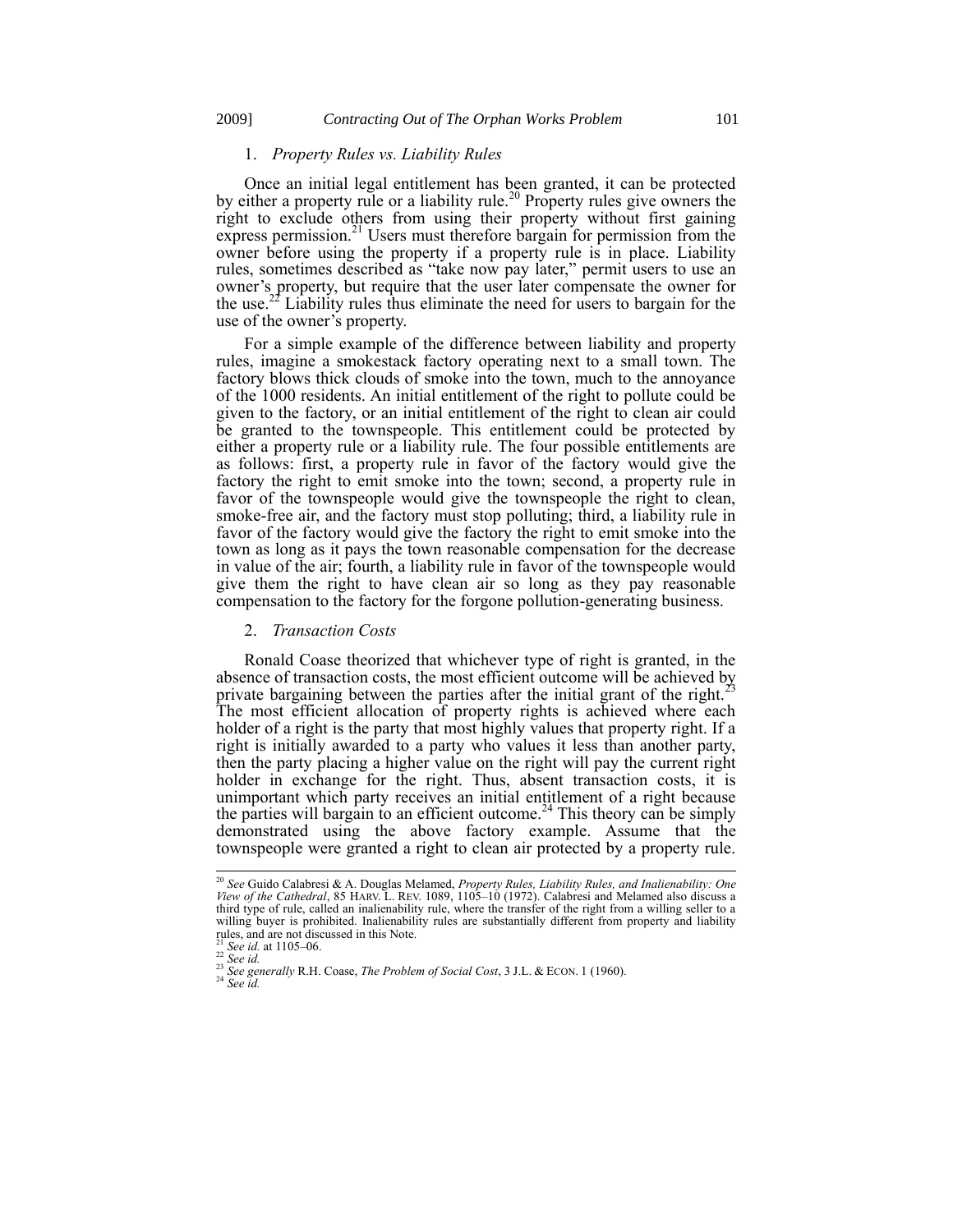If the pollution generating business is more valuable to the factory than clean air is to the townspeople, the factory will pay the townspeople for the right to pollute. Similarly, assume the factory is granted a right to pollute protected by a liability rule. If the townspeople value clean air more than the factory values its right to pollute, the townspeople would get together and pay the factory to stop polluting. Either way, the most efficient outcome is reached by private bargaining.

Of course, in reality, there are always transaction costs. Transaction costs are costs that a party incurs in bargaining for the exchange of a right.<sup>25</sup> In the above factory example, in order for the townspeople to pay the factory to stop spewing smoke, they must all get together and come to an agreement as to how much to pay the factory. This could be costly, time consuming, and difficult, especially if different townspeople value clean air at different rates. Additionally, each townsperson will have an incentive to pay less than her fair share to stop the factory from polluting while nevertheless reaping the benefits of clean air. This is known as the free rider (or freeloader) problem.<sup>26</sup> In the opposite situation, if the townspeople are given the right to clean air, but the factory values polluting more, then the factory must communicate and negotiate with each individual townsperson for the right to pollute. Here, each individual townsperson will have an incentive to holdout on a deal with the factory and demand a higher fee. This is known as the holdout problem.<sup>27</sup> The holdout problem and the free rider problem can add significant transaction costs, potentially preventing a transaction from occurring.<sup>28</sup> In order for a transaction to take place, the difference between the values that the parties place on the right must be large enough to include the transaction costs associated with the transaction.<sup>29</sup> Thus, where transaction costs are significant, a transfer of rights may not be realized, inhibiting the parties from achieving the most efficient allocation of rights.<sup>30</sup>

## C. INTELLECTUAL PROPERTY RIGHTS AND THE BALANCE OF INCENTIVES AND TRANSACTION COSTS

While a primary goal of granting intellectual property rights is to incentivize innovation and investment, a large number of strong fragmented rights can lead to high transaction costs resulting in inefficiency. A balance must be struck to maximize incentives and minimize transaction costs in the market. The situation where too many strong fragmented property rights leads to inefficiency is the opposite situation of the tragedy of commons described above, and is referred to by Professor Michael Heller as the "tragedy of the anticommons."<sup>31</sup>

<sup>25</sup> *See id.*

<sup>26</sup> *See* Calabresi & Melamed, *supra* not[e 20,](#page-4-0) at 1006–07.

<sup>27</sup> *See id.* <sup>28</sup> *See id.*

<sup>29</sup> *See generally* Coase, *supra* not[e 23.](#page-4-1)

 $30\, \tilde{I}$ d.

<sup>&</sup>lt;sup>31</sup> MICHAEL HELLER, THE GRIDLOCK ECONOMY 2 (2008).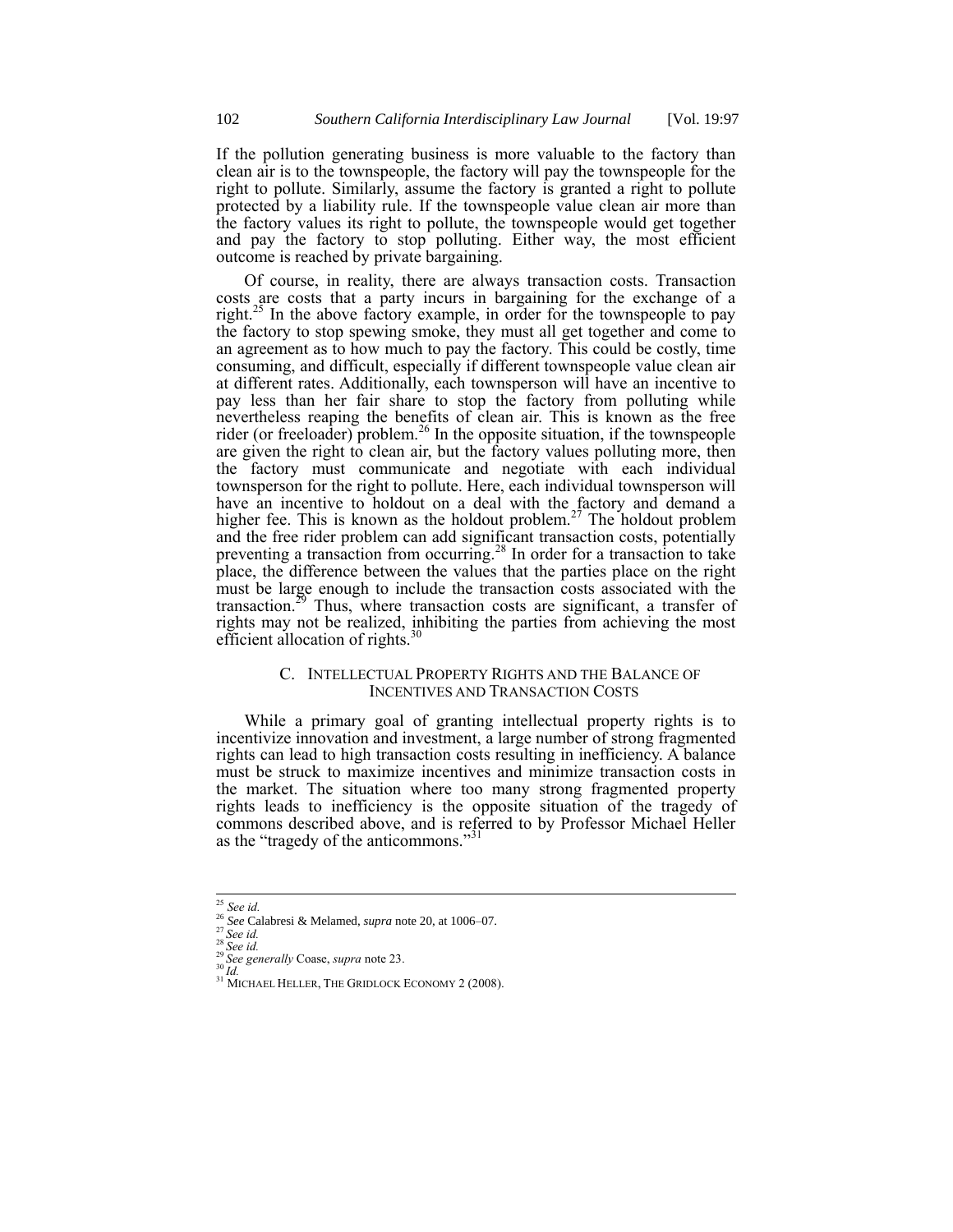#### 1. *The Tragedy of the Anticommons*

A classic illustration of the anticommons offered by Heller is the Rhine River trade route during the Middle Ages.<sup>32</sup> Under the reign of the Holy Roman Emperor, the Rhine was an efficient trade route for merchant ships.<sup>33</sup> Ships would pay a single toll for safe passage along the river. When the Holy Roman Empire weakened in the thirteenth century, German robber barons built castles along the river and demanded tolls from all ships that passed.<sup>34</sup> As the number of illicit toll booths increased, the cost of travelling down the river became too high to be worth it, causing merchants to cease travelling down the river altogether.<sup>3</sup>

Just like the robber barons along the Rhine, IP can be thought of like water, and each new right that is created along a flowing river of commerce creates a new party with whom one navigating the IP area must bargain. Many small copyrights, for example, may together create a thicket of copyrights impeding someone that wishes to create a new work that cuts through the many existing copyrights. Additionally, there can be a significant holdout problem because each individual rightsholder has an incentive to hold out and demand a higher fee. The sheer number of different rightsholders that must be bargained with, together with the holdout problem, can prove too high a transaction cost to make investment worthwhile.

#### 2. *Liability Rules as an Alternative to Fragmented Property Rights*

The problem of the high transaction costs associated with strong fragmented property rights has led some scholars to suggest that liability rules are generally preferable because of the reduction in transaction costs associated with them.<sup>36</sup> If a liability rule is in place, instead of having to bargain with each right holder, a predetermined fee can simply be paid for each license. If each robber baron along the Rhine were forced to accept a pre-set reasonable fee, perhaps merchants would continue to make the trip. If each holder of a copyright was forced to allow any user to use her work in a collection for a reasonable fee, she could no longer be able to hold out and demand a higher price.

However, while liability rules can effectively reduce the transaction costs of bargaining with multiple parties, it can also have extremely detrimental effects on incentives if the underlying property is not valued properly. In addition, IP is different in a very important respect from other types of property entitlements: IP can be used by multiple users at the same time.<sup>37</sup> As a result of this peculiar characteristic of IP, if the price of a right under a liability rule regime is set too low, there is no way for the rightsholder to buy-out potential users if the rightsholder values the IPR

<sup>32</sup> *Id.* at 3. <sup>33</sup> *Id.*

<sup>34</sup> *Id.*

<sup>35</sup> *Id.*

<sup>&</sup>lt;sup>36</sup> Merges, *supra* note [11,](#page-2-0) at 1303–04.

 $37$  *Id.* at 1304. This is why, as stated above, there is no real concern about a tragedy of commons I situation in IP, because IP is not used up when one user uses it. *See supra* Part II.B.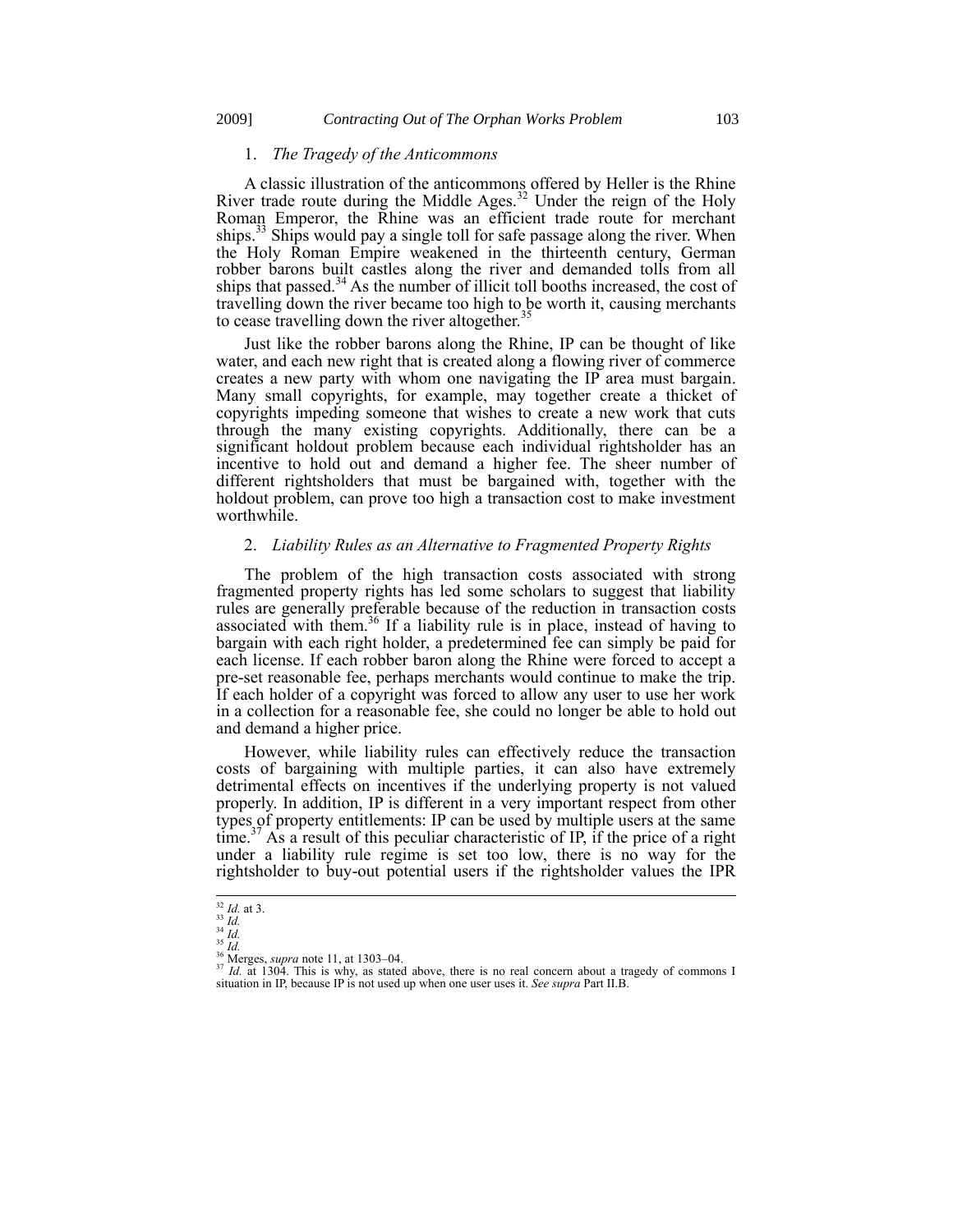higher than the set rate under the liability rule since there can be an unlimited number of potential infringers or users of an IPR. To illustrate this, in the factory example above, if the factory was given the right to pollute subject to paying the townspeople a set rate for the pollution it caused, the townspeople could potentially pay the factory to stop polluting if they valued clean air higher than the factory valued the right to pollute. However, if there were an infinite number of factories that could exist on that same piece of land at the same time, and word got out that the townspeople were paying firms to stop polluting, then an endless stream of firms would line up and attempt to pollute in order to extract payment from the townspeople. This bizarre situation in the factory example is the norm in IP. For example, if there was a liability rule setting the price of a digital book at five dollars, and the copyright holder of the book valued it at fifty dollars, it would be impossible for him to extract any more than five dollars for the digital copy of the book. Liability rules thus effectively place a ceiling on the price of a right. If the ceiling is placed too low, this will negatively affect incentives for investment.<sup>38</sup> On the other hand, if the price of a liability rule for an IPR is set too high, it will essentially function as a property rule, and the parties will privately bargain for a lower price.<sup>39</sup>

## D. MODIFICATION OF INITIAL ENTITLEMENTS: PUBLIC AND PRIVATE

Once an IPR has been initially granted, it is not static. The initial grant of the IPR can be modified via public or private ordering. An example of public modification of an entitlement would be legislation simply changing a property rule regime to a liability rule regime: allowing users to take from a right holder as long as compensation is paid later, determined either by a legislatively set fee schedule or by court determined reasonable compensation. Private institutions, however, can be created that accomplish this same shift from property rules to liability rules. Rightsholders can agree to give a CRO the right to license their works in exchange for compensation determined by the organization. This type of private ordering has several distinct advantages over both legislatively determined fee schedules and judicially determined damages regimes. The following section discusses these three methods of creating a liability rule regime and the costs and benefits associated with them.

# III. METHOD OF VALUATION FOR LIABILITY RULE REGIMES

Under a property rule regime the valuation of each right is done at the point of transaction between the right holder and the user. Under a liability rule regime, however, rights are valued collectively. This collective valuation is generally performed by one of three institutions: the legislature (in the form of a statutory fee schedule), the judiciary (in the form of a remedy), or private parties (in the form of a CRO). A discussion of the pros and cons associated with each of these methods follows, focusing on the effect each has on 1) incentives, 2) transaction costs, and 3) valuation of the

<sup>38</sup> Merges, *supra* note [11,](#page-2-0) at 1306. <sup>39</sup> *Id.*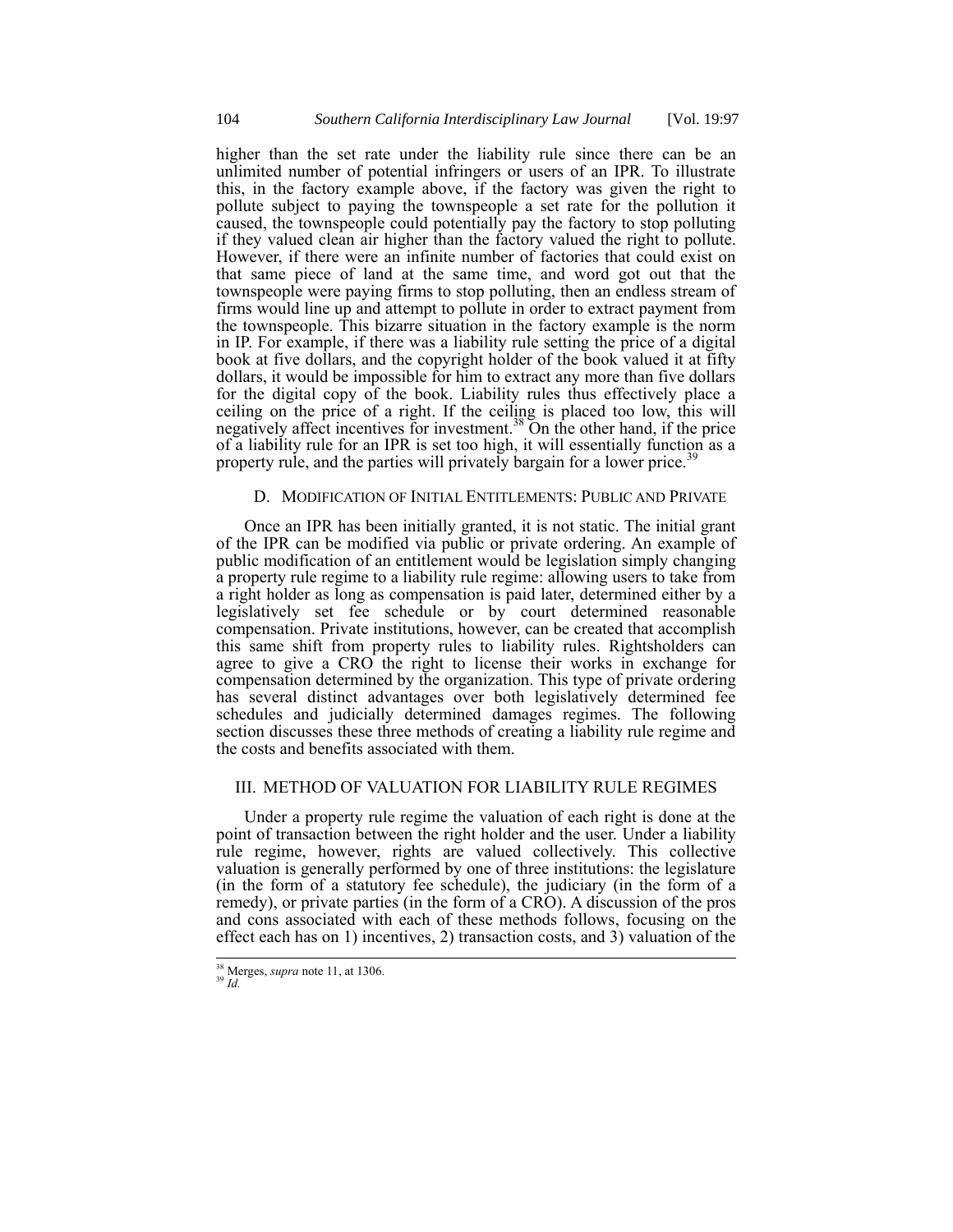right. The optimal balance of these factors is achieved when a private collective rights organization is used.

#### A. LEGISLATIVE VALUATION OF LIABILITY RULES

One form of valuation of IPRs under a liability rule regime is legislative valuation, by which Congress sets the rates for various rights and applies the rules mechanically.<sup>40</sup> Legislatures, however, are not an ideal fit for this task. For one thing, they are susceptible to lobbying.<sup>41</sup> Moreover, although the initial rate set by the legislature for any given right may be an accurate valuation at that time, the values of IPRs are constantly changing, and legislatures are slow to respond to changes.<sup>42</sup> Not only are statutes slow to change, but the organizations that benefit from the outdated rates have the opportunity to lobby Congress in an attempt to veto a readjustment of the rates.<sup>43</sup> A good example of the fixed nature of these legislatively enacted compulsory licenses is the two cent mechanical license for cover versions of songs, which remained at two cents per song from its enactment in 1909 through 1978.<sup>44</sup> Although the legislative compulsory license does effectively reduce transaction costs, it does so at the expense of incentivizing innovation. While the compulsory license is simple and inexpensive in its operation, a would-be creator will have a disincentive to create if her work will be subject to outdated undervaluation by a legislature.

In sum, legislatively valued liability rules, while reducing transaction costs, suffer from outdated undervaluation, and a corresponding negative impact on incentives.

#### B. JUDICIAL VALUATION OF LIABILITY RULES

A second form of valuation is a judicially administered regime, in which courts determine the values of rights. A user is allowed to use IP subject to paying the rightsholder reasonable compensation as determined by a court. A clear benefit of this type of regime over a legislatively determined compulsory license is that the rates are set at the time of each disputed transaction. Thus, the problem of rates becoming quickly outdated due to the legislature failing to continually adjust them is not a concern with a judicial regime. Furthermore, a court is not subject to lobbying in the way that a legislature is (although it is subject to persuasive lawyering). A judicial valuation regime therefore preserves to some extent the incentives to innovate by ensuring that the valuation is reasonably determined at the time of the transaction.

The biggest problem with a judicial regime is that it adds the potential of a new very high transaction cost: litigation. Litigation is costly, and in areas of IP that have a very high volume of sales, this cost will likely be

-

<sup>40</sup> Merges, *supra* not[e 11,](#page-2-0) at 1308.

<sup>41</sup> *Id.*  $^{42}\dot{I}d.$ 

<sup>43</sup> *Id.* at 1313–14. <sup>44</sup> *Id.* at 1309–11.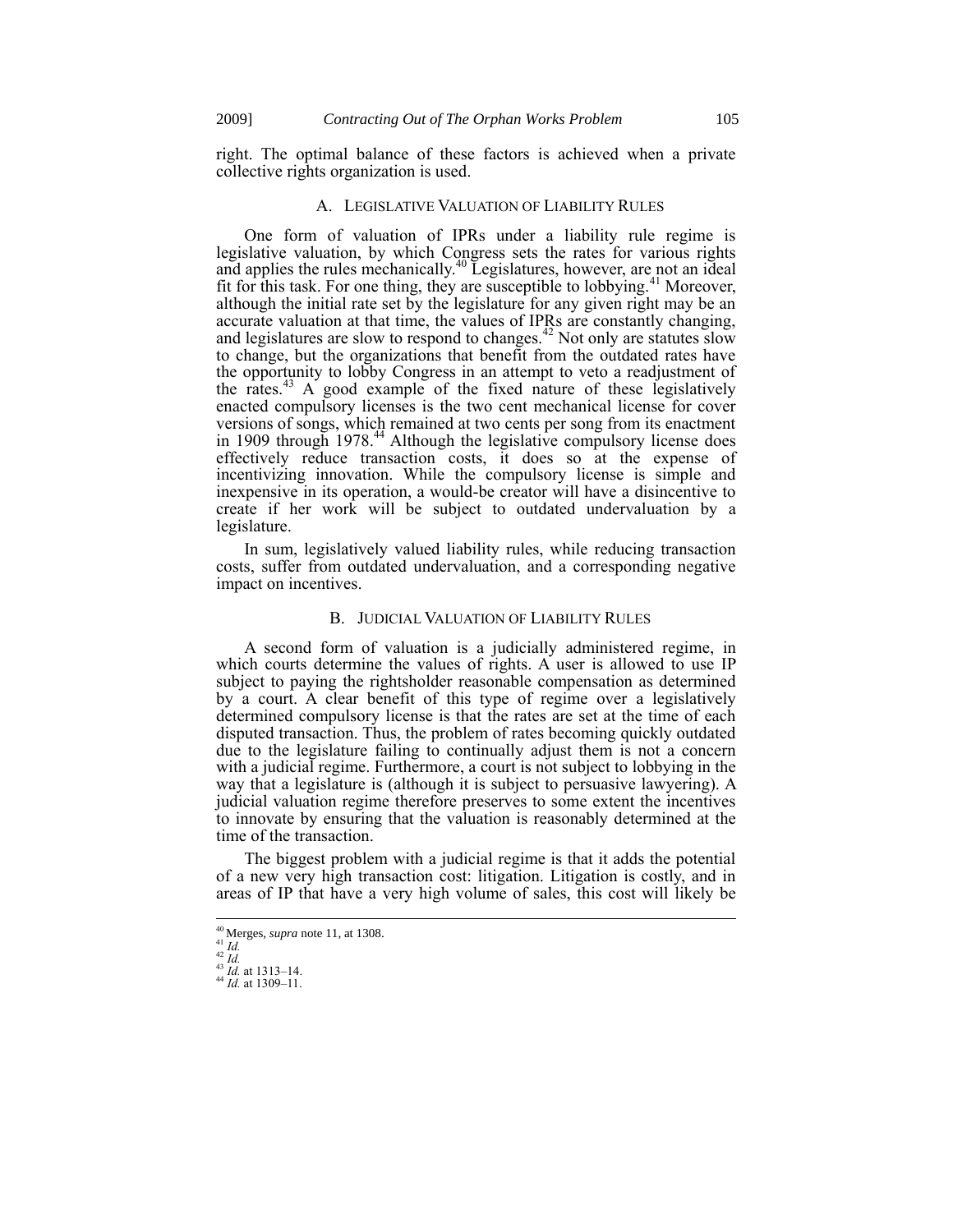very substantial. <sup>45</sup> A judge will likely not be an expert in the particular market of the IP right at issue, thus a costly parade of experts are expected to educate the judge as to the appropriate valuation of the right.<sup>46</sup> Moreover, where many IPRs are needed as inputs by a user, the costs associated with potentially litigating each individual right could be overwhelming and effectively prevent the user from making the desired use.<sup>47</sup> Although a judicial regime limits the adverse incentive effects associated with an outdated legislative price schedule, it suffers from high transaction costs associated with litigation. Since this transaction cost includes the added burden on the courts, it is borne in part by society as a whole. Additionally, incentives are still reduced as compared to property rules since there is less control over the price one could charge for, say, an outstanding work—a court may not be convinced of its incredible value in the same way that an industry insider would.

In sum, judicially administered liability rules offer the potential of improved valuation over legislatively valued liability rules, yet they carry significant transaction costs of their own—litigation costs. Incentives are somewhat reduced, but not reduced as much as under a legislative liability rule regime.

## C. PRIVATE VALUATION OF LIABILITY RULES

The third way in which liability rules can be administered is via private CROs. A CRO is a private organization that is voluntarily entered into by rightsholders and has the authority to license the rightsholders' works to users at rates set by the CRO. Since it functions at the transactional level much like a legislative liability rule, it drastically reduces transaction costs, especially where multiple IP inputs are needed by a user. Transactions are handled through the CRO, and the CRO takes on the responsibility of enforcing the rights. The rate schedule is set by the organization, which is made up of expert industry insiders, and unlike legislative fee schedules, the rates that CROs set for IPRs can be constantly updated by the organization. CROs are able to achieve an accurate valuation of rights and thereby maintain strong incentives to invest in the underlying IPR. While rightsholders have less control over the valuation of their works under a CRO than under a property rule regime, the drastic decrease in transaction costs, the expertly tailored valuation, and the shift of the burden of enforcing the right onto the CRO combine to make the CRO a very efficient liability rule regime.<sup>48</sup> For these reasons, CROs provide the optimal balance between reducing transaction costs and maintaining incentives for investment and innovation by having accurate valuation.

CROs, however, pose a unique problem that is not present in either legislative or judicial liability rules: they have the potential to function as monopolies and extract a surplus from users. If a single CRO is the only

 $\overline{\phantom{a}}$ 

<sup>45</sup> *See* Merges, *supra* note [11,](#page-2-0) at 1316–17. <sup>46</sup> *Id.* at 1317.

<sup>47</sup> *Id.*

<sup>48</sup> *See* Merges, *supra* note [11,](#page-2-0) at 1326–27.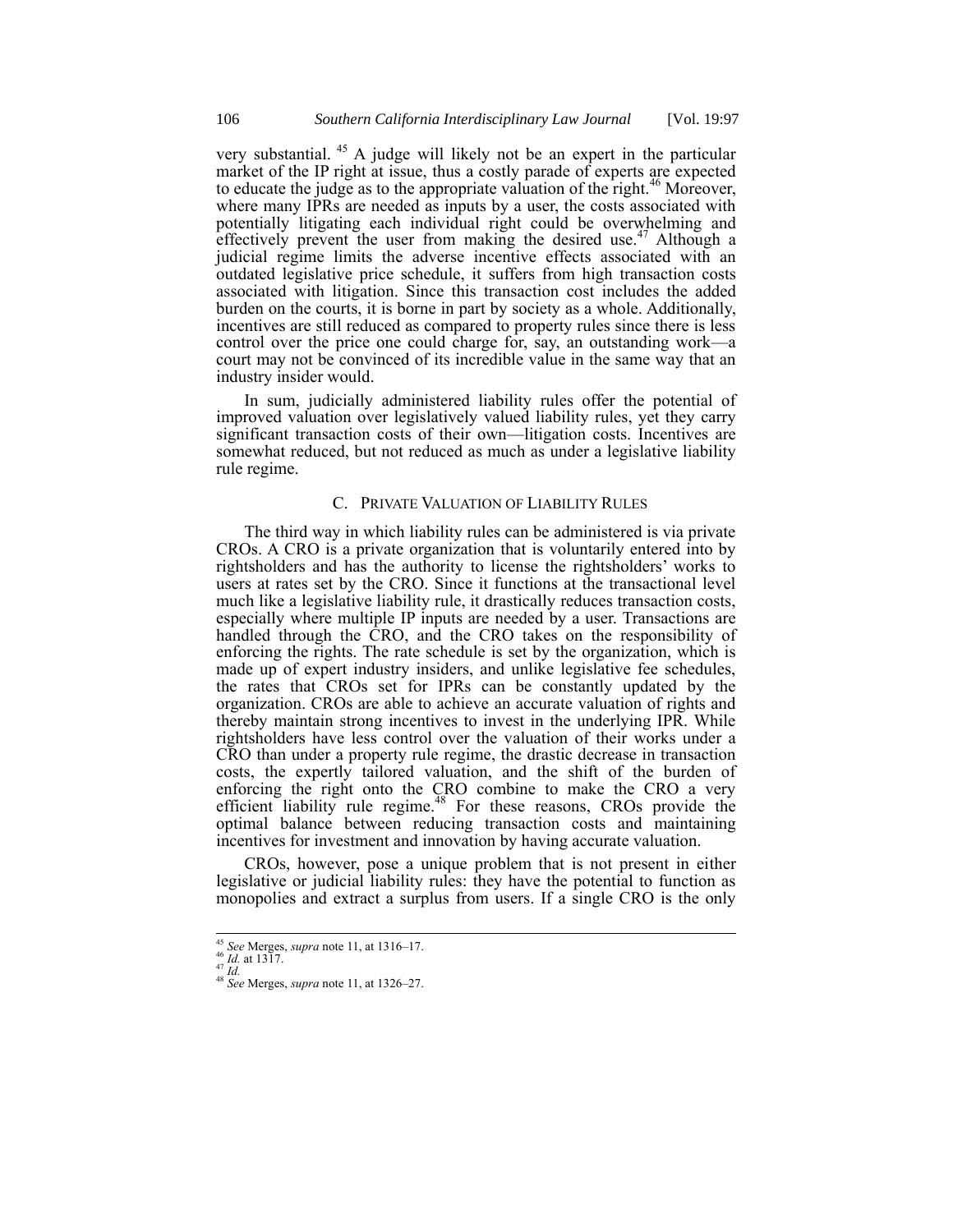licensor of a right to users, and adequate substitutes for the right are not available, then that CRO could increase the price it charges to users and extract a significant surplus above that which could be had in a competitive market for the right. In this situation, while the rightsholders will still benefit from the reduced transaction costs, users of the right may be harmed by an increase in price under a monopolistic CRO. While each individual IPR already gives a monopoly right to its owner, a CRO could potentially gain a monopoly over a whole category of IPRs. For this reason, some CROs operate under government oversight in the form of a consent decree to guard against monopolistic practices.<sup>49</sup>

Potential antitrust violations aside, a monopolistic CRO will be efficient where the gains from decreased transaction costs and accurate valuation are greater than the surplus the CRO extracts from users. Especially where government oversight is used to minimize the monopoly power of the CRO, the benefits of CROs still far surpass those of legislative and judicial liability rules in light of their optimal balance of transaction costs, valuation, and incentives.

#### D. CONTRACTING INTO LIABILITY RULES

Assuming that CROs are the most efficient and effective way for some industries to deal with the high transactional costs associated with IPRs, this begs an obvious question: what should a legislature do in order to encourage the formation of CROs? Since CROs are by definition private organizations, legislatures cannot create them. Legislatures can, however, maintain regimes that are conducive to the formation of CROs. Professor Robert Merges argues that maintaining strong property rights in industries where there are high volumes of repeat-player transactions will lead market participants to organize CROs.<sup>50</sup> He calls this process "contracting into liability rules."

Merges argues that the high transaction costs associated with property rule entitlements lead individual IPR holders into forming  $CROs<sub>1</sub><sup>52</sup>$  The CROs that emerge out of what were initially property rule regimes lower transaction costs while maintaining strong incentives and accurate valuation, resulting in a much more efficient system than the legislature could accomplish by instituting a compulsory license. Merges therefore suggests that instead of instituting compulsory licenses in an attempt to reduce high transaction costs, policy makers should exercise restraint, leave strong property rules in place, and allow CROs to form on their own.<sup>53</sup>

In Part IV of this Note, I will describe a modern copyright phenomenon known as the "orphan works problem" and explain how modern copyright law led to this problem. In Parts V and VI of this Note I will take an indepth look at two recent developments relating to the orphan works

<sup>49</sup> For example, ASCAP, discussed *infra* in Part VI.A.1, operates under a consent decree.

<sup>50</sup> *See* Merges, *supra* note [11,](#page-2-0) at 1296–97.  $^{51}$  *Id.* 

<sup>52</sup> *Id.* at 1296. <sup>53</sup> *Id.* at 1300.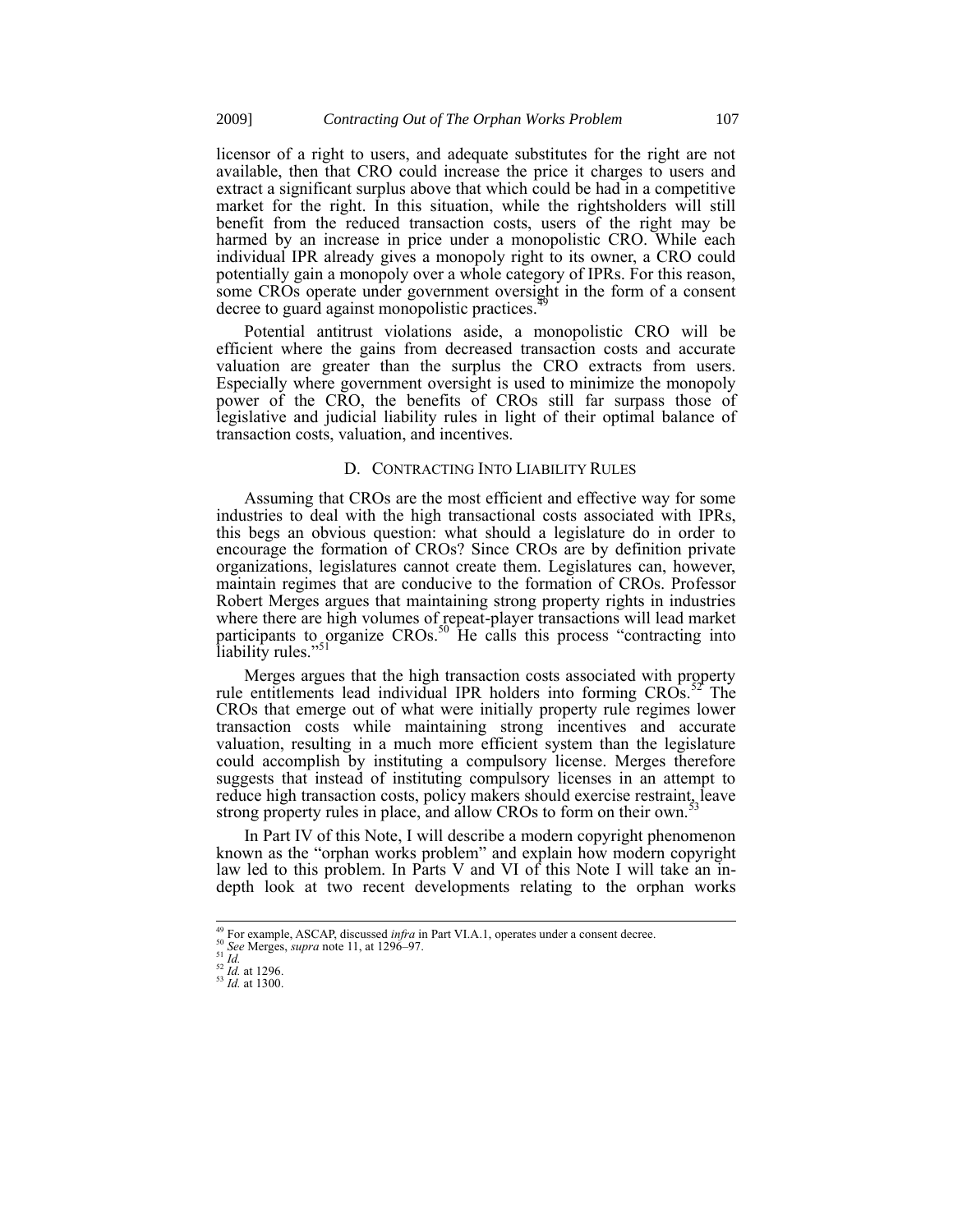problem: orphan works legislation proposed in Congress and the creation of a Book Rights Registry under the settlement in the Google Book Search litigation. In terms of the framework described above, the orphan works problem is a variety of anticommons. The proposed orphan works legislation is essentially a type of judicially enforced liability rule with respect to orphan works. The Book Rights Registry is a CRO. After describing these new developments, I will suggest why the proposed orphan works legislation would not be a good move by Congress, why it may actually reduce the incentives for industry participants to create CROs along the lines of the Book Rights Registry, and how the orphan works problem can serve as a catalyst for CRO formation.

# IV. MODERN COPYRIGHT LAW AND THE ORPHAN WORKS PROBLEM

"Orphan works" are in-copyright works without readily locatable rightsholders. Revisions to copyright law under the Copyright Act of 1976 have lead to a drastic increase in the number of orphan works and the size of what has become known as the "orphan works problem." The following sections summarize the changes to the Copyright Act and the scope of the orphan works problem as it exists today.

# <span id="page-11-0"></span>A. LENGTHY COPYRIGHT TERMS & ABANDONMENT OF FORMALITIES

Copyright protection is now automatic and long in duration, however this was not always the case. Over the past century copyright has seen an expansion in duration, and a reduction in the formalities required for protection. The most substantial revisions to copyright law came about via the Copyright Act of 1976.<sup>54</sup> Under current law, authors are not required to register their works with the copyright office as a prerequisite of gaining copyright protection.<sup>55</sup> Prior to the 1976 Act, registration was required.<sup>56</sup> Currently, works gain protection from the moment they are "fixed in any tangible medium of expression," <sup>57</sup> and registration is merely a prerequisite to filing suit. Gaining copyright protection has thus become substantially easier for authors.

The 1976 Act not only made it easier to gain copyright protection initially, but it also made that protection last longer. Prior to the 1976 Act, the term of a copyright was twenty-eight years with the option to renew for another twenty-eight years.<sup>58</sup> The 1976 Act extended the copyright term to the life of the author plus fifty years, and this was further extended in 1998 to life plus seventy years under the Sonny Bono Copyright Term Extension Act.<sup>59</sup> This term extension applied to all works created after 1978.<sup>60</sup> Works

-

<sup>54</sup> Pub. L. No. 94-553, 90 Stat. 2541 (1976). U.S. COPYRIGHT OFFICE, REPORT ON ORPHAN WORKS, 41 (2006), *available at* http://www.copyright.gov/orphan/orphan-report.pdf. <sup>55</sup> 17 U.S.C. § 102(a) (2006).

<sup>56</sup>REPORT ON ORPHAN WORKS, *supra* note [54,](#page-11-0) at 42.

<sup>57</sup> 17 U.S.C. § 102(a) (2006). <sup>58</sup> REPORT ON ORPHAN WORKS, *supra* note [54,](#page-11-0) at 42.

<sup>59</sup> Pub. L. 94-553, § 302(a), 90 Stat. 2541 (1976); Pub. L. 105-298, 122 Stat. 2827 (1998). <sup>60</sup> *Id.*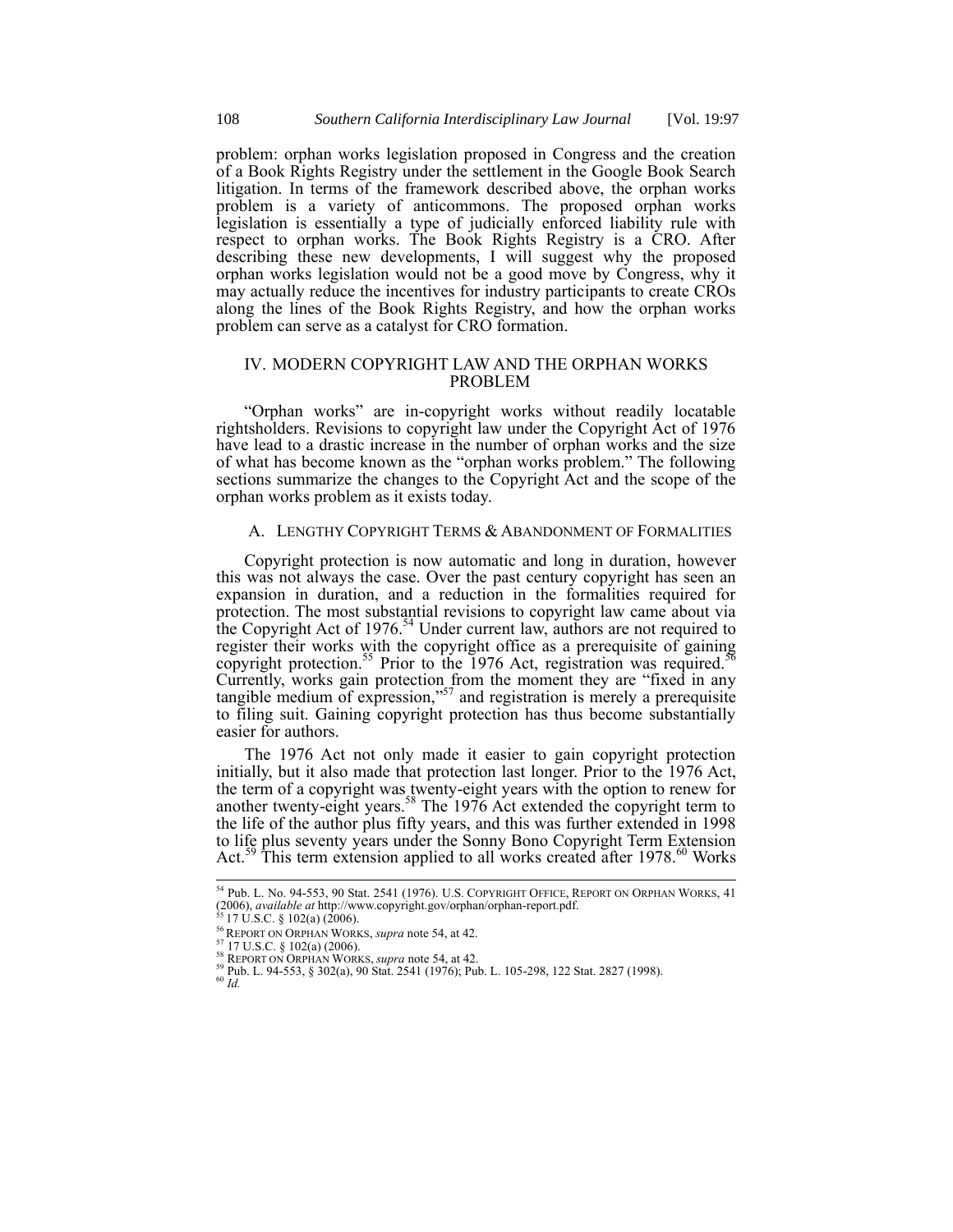created prior to 1978 that were in their first twenty-eight year copyright term still required renewal after the 1976 Act, but in 1992 this renewal was made automatic.<sup>61</sup> The total copyright term for works created prior to  $1978$ was extended to seventy-five years under the 1976 Act, and to ninety-five years in 1998.<sup>62</sup> Works made for hire have had a similar term increase, currently lasting for the lesser of ninety-five years from publication or 120 years from creation.<sup>63</sup> The Supreme Court held the 1998 term extension to be constitutional in *Eldred v. Aschroft*, but Justice Breyer, in his dissent, offered a warning about a problem that would accompany the shrinking public domain: extension of copyright to very old works could make it prohibitively costly to locate and negotiate with the rightsholders.<sup>6</sup>

While the 1976 Act brought United States copyright law closer to many international copyright regimes, it has lead to a shrinking public domain and a vast increase in the number of orphan works. The following section discusses the limits on the scope of copyright protection in this automatic long-lasting copyright regime we have today.

## B. LIMITS ON STRONG COPYRIGHT: SUBJECT MATTER AND FAIR USE

An author or creator now automatically gains copyright protection over "original works of authorship fixed in any tangible medium of expression,<sup>765</sup> and retains the sole rights to public distribution, public performance, public display, and derivative works for the term of the copyright. The work, however, must have been independently created by the author and it must have some modicum of creativity. There is no copyright protection over facts, since they cannot be created by the author, and there is only minimal protection of compilations of facts where the arrangement and selection is sufficiently original.<sup>66</sup> Additionally, copyright protection only extends to the "expression" of an idea, not to the idea itself.<sup>67</sup> Thus, while the term for a copyright may be long, the underlying ideas are never removed from the public domain.

Copyright protection is further limited by the fair use defense to copyright infringement. The fair use defense functions as a safeguard to prevent strong copyright from stifling free expression.<sup>68</sup> Under the fair use doctrine, copyright protection does not extend to any "fair use" of a work.<sup>69</sup> A "fair use" of a copyrighted work is a use that is "for purposes such as criticism, comment, news reporting, teaching (including multiple copies for classroom use), scholarship, or research  $\cdots$   $\frac{1}{20}$  Whether a given use constitutes a "fair use" is determined by weighing four enumerated factors:

 $\overline{\phantom{a}}$ 

<sup>&</sup>lt;sup>61</sup> Copyright Renewal Act of 1992, title I of the Copyright Amendments Act of 1992, Pub. L. No. 102-307, 106 Stat. 264 (1992) (amending 17 U.S.C. § 304 to add an automatic renewal term).

<sup>62</sup> REPORT ON ORPHAN WORKS, *supra* note 54, at 42.

 $63$  17 U.S.C § 302(c) (2006).

<sup>&</sup>lt;sup>64</sup> *See generally* Eldred v. Ashcroft, 537 U.S. 186, 250 (2003).<br><sup>65</sup> 17 U.S.C § 102(a) (2006).

<sup>66</sup> *See generally* Feist Publications v. Rural Telephone Service, 499 U.S. 340 (1991). <sup>67</sup> 17 U.S.C § 102(b) (2006).

<sup>68</sup> *Eldred*, 537 U.S. at 219–20.

<sup>69</sup> 17 U.S.C § 107 (2006).

<sup>70</sup> *Id.*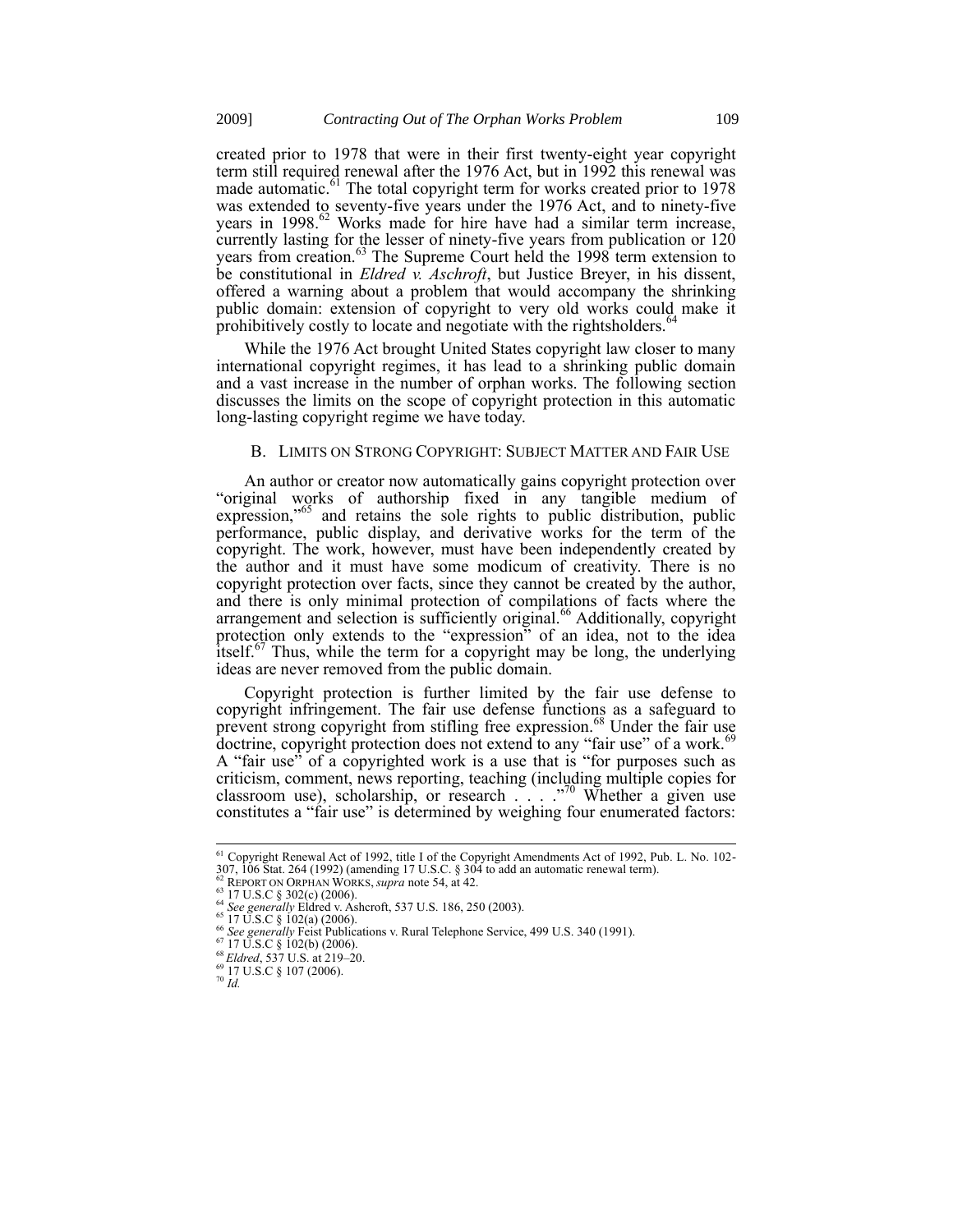"(1) the purpose and character of the use, including whether such use is of a commercial nature or is for nonprofit educational purposes; (2) the nature of the copyrighted work; (3) the amount and substantiality of the portion used in relation to the copyrighted work as a whole; and (4) the effect of the use upon the potential market for or value of the copyrighted work."<sup>71</sup> In each case, courts will conduct a fact-specific analysis as to whether a given use is a "fair use," and extra weight will be given to the fourth factor, the effect on the market.<sup>72</sup> Thus, while copyright is automatic and long in duration, the right is limited in that it does not protect against all uses of the copyrighted work.

### C. THE ORPHAN WORKS PROBLEM

Despite the above limits on copyright, the ease of obtaining a copyright and the length of the copyright once obtained have eroded the public domain and expanded the orphan works problem.<sup>73</sup> The orphan works problem arises because potential users of orphan works are faced with the possibility of high statutory damages (or an injunction) for copyright infringement, and no way to reduce this risk.<sup>74</sup> Even if the risk of copyright infringement is minimal, the possibility of large fines will often prevent a potential user from making productive use of the copyrighted work.<sup>75</sup> For each infringed work, courts have the authority to award statutory damages ranging from \$750 to \$30,000, with the discretion to award up to \$150,000 for willful copyright infringement.<sup>76</sup> Moreover, courts can award injunctive relief that can be devastating to a user who, for instance, has already incorporated the orphan work into a larger project.

The user base affected by the orphan works problem is large. Publishers, museums, or filmmakers wanting to republish, exhibit, or use orphan works, may decide against using the work due to the possibility of copyright infringement. Often, the rightsholders either do not exist or would not object to the use of their works.<sup>78</sup> In these cases, potential users are prevented from using the work merely because of their inability to contact the copyright holder. This is an inefficient lack of use of the orphan work, and this inefficiency is the heart of the orphan works problem.

The orphan works problem was first brought to the attention of Congress in 2005.<sup>79</sup> Under congressional direction, the Copyright Office conducted a comprehensive study on the orphan works problem, and published the results in their 2006 Report on Orphan Works.<sup>80</sup> According to the report, the general opinion of commentators was that the existing copyright laws were not sufficient to deal with the orphan works problem,

- <sup>73</sup> *See* REPORT ON ORPHAN WORKS, *supra* not[e 54,](#page-11-0) at 42–44, 92.
- <sup>74</sup> *See id.* at 15. <sup>75</sup> *Id.*

<sup>1</sup> <sup>71</sup> *Id.*

<sup>72</sup> *See generally* Harper & Row v. Nation Enters., 471 U.S. 539 (1985).

 $\frac{76}{2}$  17 U.S.C. § 504(c) (2006).

<sup>77</sup> 17 U.S.C. § 502 (2006). <sup>78</sup> *See* STATEMENT OF MARYBETH PETERS, *supra* not[e 8.](#page-1-0)

<sup>79</sup> *Id.*

<sup>80</sup> REPORT ON ORPHAN WORKS, *supra* not[e 54.](#page-11-0)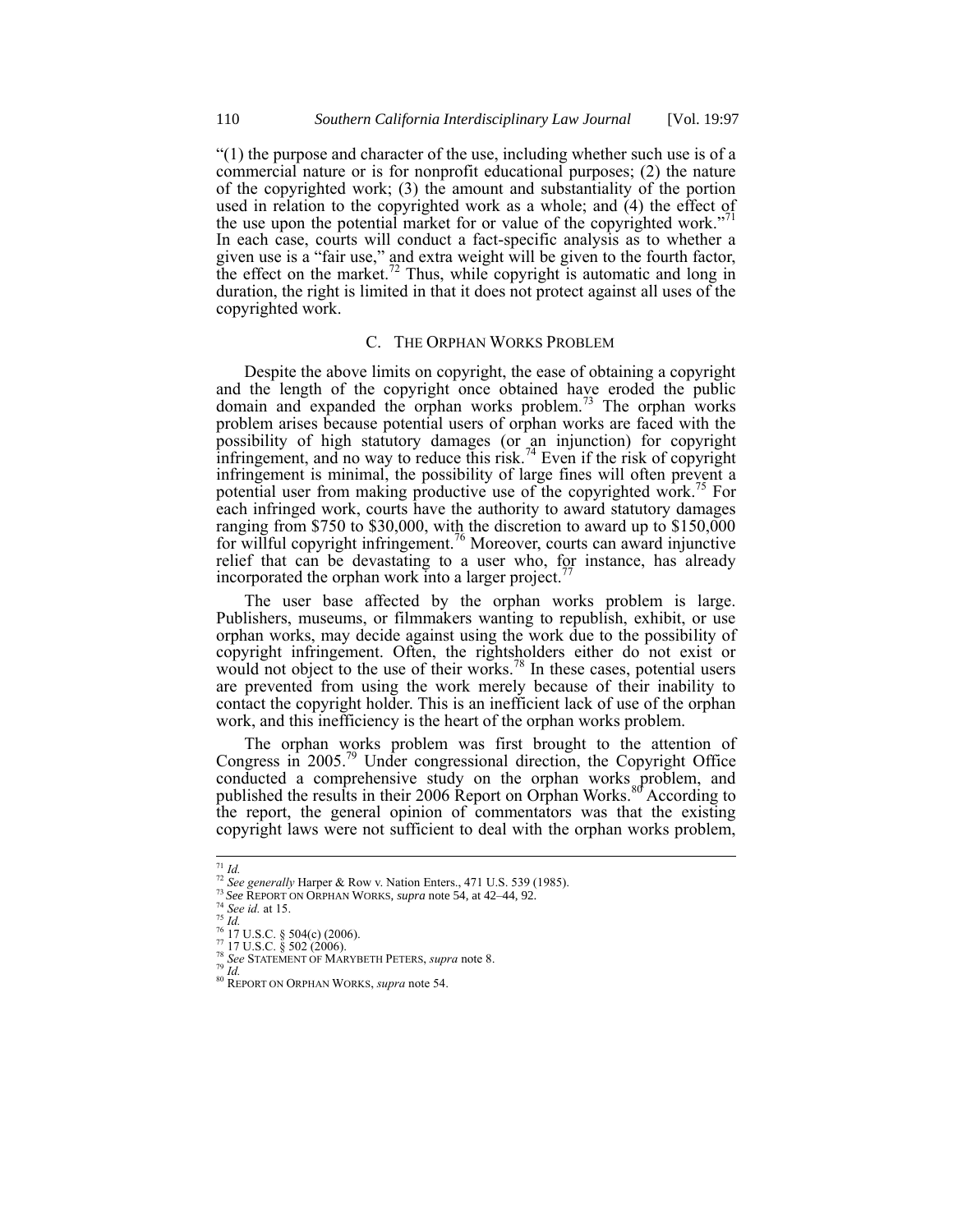and that some type of congressional action was needed.<sup>81</sup> The report recommended specific legislation that would limit the remedies for copyright infringement that a copyright owner could obtain against a user if the user performed a reasonably diligent search for the owner of the work prior to using it.<sup>82</sup> In May of 2006, a bill was introduced into Congress that would have provided the limitation on remedies called for by the Copyright Office's report in 2006.<sup>83</sup> That bill did not become law. In April of 2008, a largely similar bill was introduced, again calling for a limit on remedies in cases in which a diligent search had been performed.<sup>84</sup> The Senate version of the bill was the Shawn Bentley Orphan Works Act of 2008,<sup>85</sup> and the House version was the Orphan Works Act of 2008.<sup>86</sup> Though neither version of the bill became law by the end of the  $110^{th}$  Congress in 2008,<sup>87</sup> a detailed discussion of this proposed orphan works legislation follows.

## V. THE PROPOSED ORPHAN WORKS ACT OF 2008

As discussed in Part III *supra*, there are two main ways that legislation could potentially be structured to directly reduce the transaction costs associated with orphan works: legislative valuation and judicial liability rules. Legislative valuation would entail the creation of a fee schedule that would function as a mechanical compulsory license or liability rule. A judicial liability rule would involve judicial valuation of reasonable compensation for using an orphan work without permission. The orphan works legislation proposed in 2008 takes the form of a judicial liability rule.

The essence of the proposed legislation is to limit the remedies a copyright holder may obtain against an infringer where the infringer performed a reasonably diligent search for the author of the work prior to use.<sup>88</sup> Instead of permitting the orphan work copyright holder to obtain statutory damages or injunctive relief, recovery would be limited to statutory damages of injunctive refers, receiver, we can be alleged at "reasonable compensation."<sup>89</sup> The proposed legislation is aimed at promoting more productive use of orphan works by reducing fears of would-be users that the owner of an orphan work will later emerge and sue for an injunction or enormous statutory damages.<sup>90</sup> While this purpose is laudable, I suggest that the very fears that this legislation attempts to eliminate are in fact a driving force in the decision of private market participants to form CROs.

The proposed legislation has essentially two components. First, in order to be protected by the Act, the user must (a) perform a "reasonably

1

<sup>90</sup> *See id.*

 $\frac{81}{1}$ *Id.* at 69.

<sup>82</sup> *Id.* at 95–96. <sup>83</sup> H.R. 5439, 109th Cong. (2006). 84 Orphan Works Act.

<sup>85</sup> S. 2913, 110th Cong. (2008). <sup>86</sup> Orphan Works Act.

<sup>&</sup>lt;sup>87</sup>See http://www.govtrack.us/congress/bill.xpd?bill=s110-2913 for the status of the Senate bill, and http://www.govtrack.us/congress/bill.xpd?bill=h110-5889 for the status of the House version. <sup>88</sup> *See* STATEMENT OF MARYBETH PETERS, *supra* not[e 8.](#page-1-0)

<sup>89</sup> *See id*.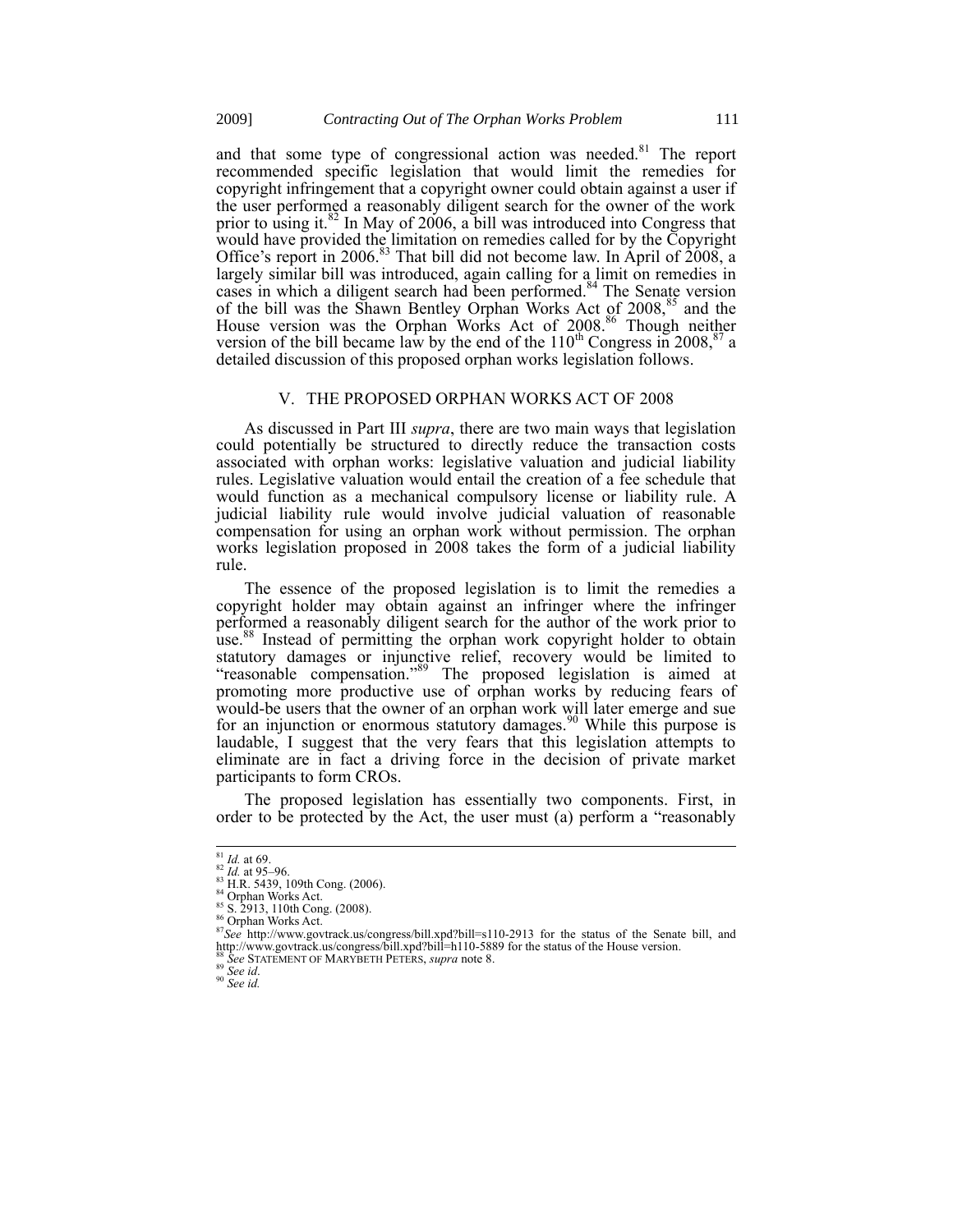diligent search" for the copyright owner, and (b) attribute the work to the copyright holder, where possible and appropriate.<sup>91</sup> Second, the Act imposes a limitation on remedies for the copyright holder if the user satisfies the above threshold requirements.<sup>92</sup> The goal of this legislation is to reduce the inefficiency of users being unable to transact with the copyright holders of orphan works, while at the same time offering as much protection to existing copyright holders as possible from potential exploitation of the relaxed rule by users.<sup>5</sup>

Providing limited relief to a copyright holder of an orphan work would essentially play out as follows: money damages would be limited to either (a) reasonable compensation, or (b) *no* money damages if the use was noncommercial and the user stops infringement once notified.<sup>94</sup> Reasonable compensation, for purposes of the Act, is "the amount on which a willing buyer and willing seller in the positions of the infringer and the owner of the infringed copyright would have agreed with respect to the infringing use of the work immediately before the infringement began."<sup>95</sup> Injunctive relief would be unavailable if the user "recasts, transforms, adapts, or integrates the infringed work with a significant amount of the infringer's original expression<sup>396</sup> (for example, by creating a derivative work), provided that the user pays reasonable compensation to the copyright holder.

The rationale for providing limited relief is that the prospect of either high money damages or an injunction deters would-be users of orphan works from making productive use of them. Limiting the relief is an attempt to counteract this inefficiency. Under the proposed Act, for example, a publisher need no longer worry about the rightsholder of an orphan work showing up and suing for an injunction after she has already invested substantial time, effort, and money into creating and marketing a derivative work based on an orphan work, as long as that publisher satisfied the threshold requirements of performing a reasonably diligent search and properly attributes the orphan work to the rightsholder.

Orphan works legislation of this kind has drawn support from some scholars, who see it as a reasonable modification to modern copyright law that does not completely overhaul the current copyright regime.<sup>97</sup> By significantly reducing the fear of large statutory damages or an injunction once a reasonably diligent search has been made, users would have greater

 $\frac{91}{2}$  Orphan Works Act § 2.

<sup>1</sup> <sup>92</sup> *Id.*

<sup>&</sup>lt;sup>93</sup> "The legislation is sensible: it would ease the orphan problem by reducing, but not eliminating, the exposure of good faith users. But there are clear conditions designed to protect copyright owners." Marybeth Peters, Register of Copyrights, The Importance of Orphan Works Legislation, http://www.copyright.gov/orphan/.

 $94$  Orphan Works Act § 2.

<sup>95</sup> Orphan Works Act § 2.

<sup>96</sup> *Id.*

<sup>&</sup>lt;sup>97</sup> See generally Marc H. Greenberg, *Reason or Madness: A Defense of Copyright's Growing Pains*, 7 J.<br>MARSHALL REV. INTELL. PROP. L. 1 (2007) (defending modern copyright law against criticism, and describing the proposed 2006 orphan works legislation as a reasonable option for improving copyright law).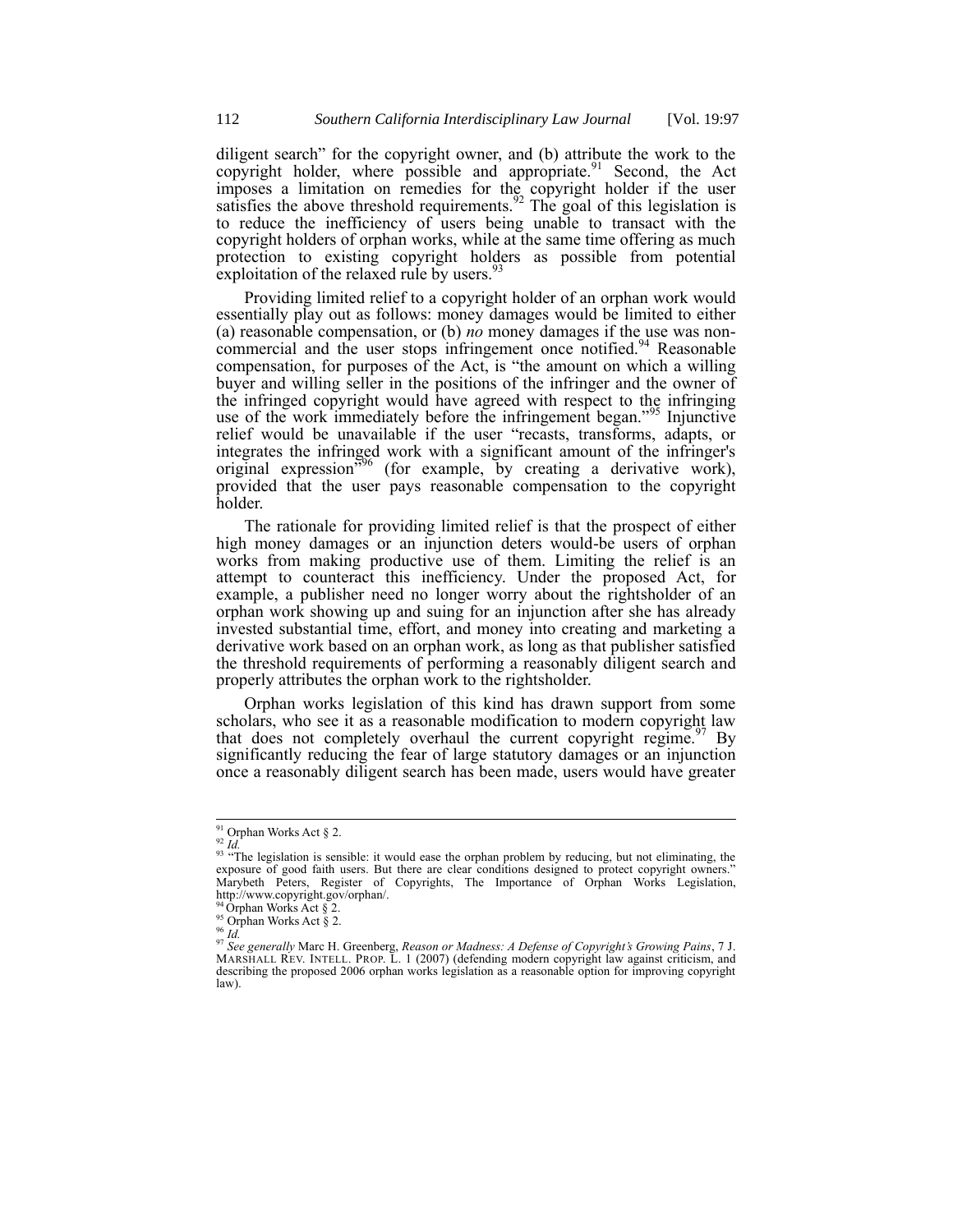<span id="page-16-0"></span>incentives to make productive use of orphan works.<sup>98</sup> Judicially determined reasonable compensation would still be available to rightsholders suing for infringement, limiting the negative effects on incentives to invest in the in imagement, maning the negative energy of meeting to invest in the underlying right.<sup>99</sup> Additionally, since the proposed act would not impose new formality requirements on authors, it would keep United States copyright law in line with international standards. $100$ 

The proposed Orphan Works Act, however, has significant drawbacks. As discussed in Part III.B *supra*, judicial liability rules carry with them their own transaction costs in the form of litigation expenses. What constitutes "reasonable compensation" under the Orphan Works Act would likely involve a parade of experts testifying as to the true value of the copyrighted work. Similarly, whether the search performed was "reasonably diligent" would be a point of litigation. Under the proposed Orphan Works Act the uncertainty regarding the possibility of litigation would likely produce a chilling effect on users similar to that under the current property rule regime. While providing an affirmative defense to infringement, the proposed legislation would still subject the user to the costs of litigation, which would likely be substantial enough to prevent many users from making productive use of orphan works.<sup>101</sup> Likewise, some copyright holders have complained that where statutory damages are made unavailable, as under the proposed Orphan Works Act, the expense of litigation would make it prohibitively costly to sue to recover any compensation whatsoever for the unauthorized use of their work.<sup>102</sup>

Amid the debate over the proposed Orphan Works Act, one thing seems certain: the effect of such a law on the market is difficult to predict with any degree of certainty. In light of this uncertainty, examples of the market developing solutions to the orphan works problem on its own are particularly salient to a discussion of whether any form of orphan works legislation is necessary at all.

The next part of this Note discusses the settlement agreement reached in the Google Book Search litigation, the creation of the Book Rights Registry, and how this serves as an example of a private market solution to the orphan works problem.

 $\overline{1}$ 

<sup>98</sup> *See* Jerry Brito & Bridget Dooling, *An Orphan Works Affirmative Defense to Copyright Infringement*  Actions, 12 MICH. TELECOMM. TECH. L. REV. 75, 107–10 (2005), available at<br>http://www.mttlr.org/voltwelve/brito&dooling.pdf. See also Sami J. Valkonen & Lawrence J. White, An<br>Economic Model for the Incentive/Access Paradigm *Support of the Orphan Works Act*, 29 HASTINGS COMM. & ENT. L.J. 359, 396–99 (arguing that the proposed Orphan Works Act of 2006 (substantially similar to the 2008 bill) would enhance output by reducing barriers to the use of orphan works).

<sup>&</sup>lt;sup>99</sup> See REPORT ON ORPHAN WORKS, *supra* not[e 54,](#page-11-0) at 121.<br><sup>100</sup> See id. See Berne Convention for the Protection of Literary and Artistic Works art 5(2), *amended*<br>Sept. 28, 1979, 828 U.N.T.S. 221. The Berne Convention, to copyright protection not be terminated by failure to comply with formalities.*See also* Brito & Dooling, *supra* note [98,](#page-16-0) at 111.

<sup>101</sup> *See* Pamela Brannon, *Reforming Copyright to Foster Innovation: Providing Access to Orphaned Works*, 14 J. INTELL. PROP. L. 145, 167 (2006). <sup>102</sup> *See* REPORT ON ORPHAN WORKS, *supra* not[e 54,](#page-11-0) at 117.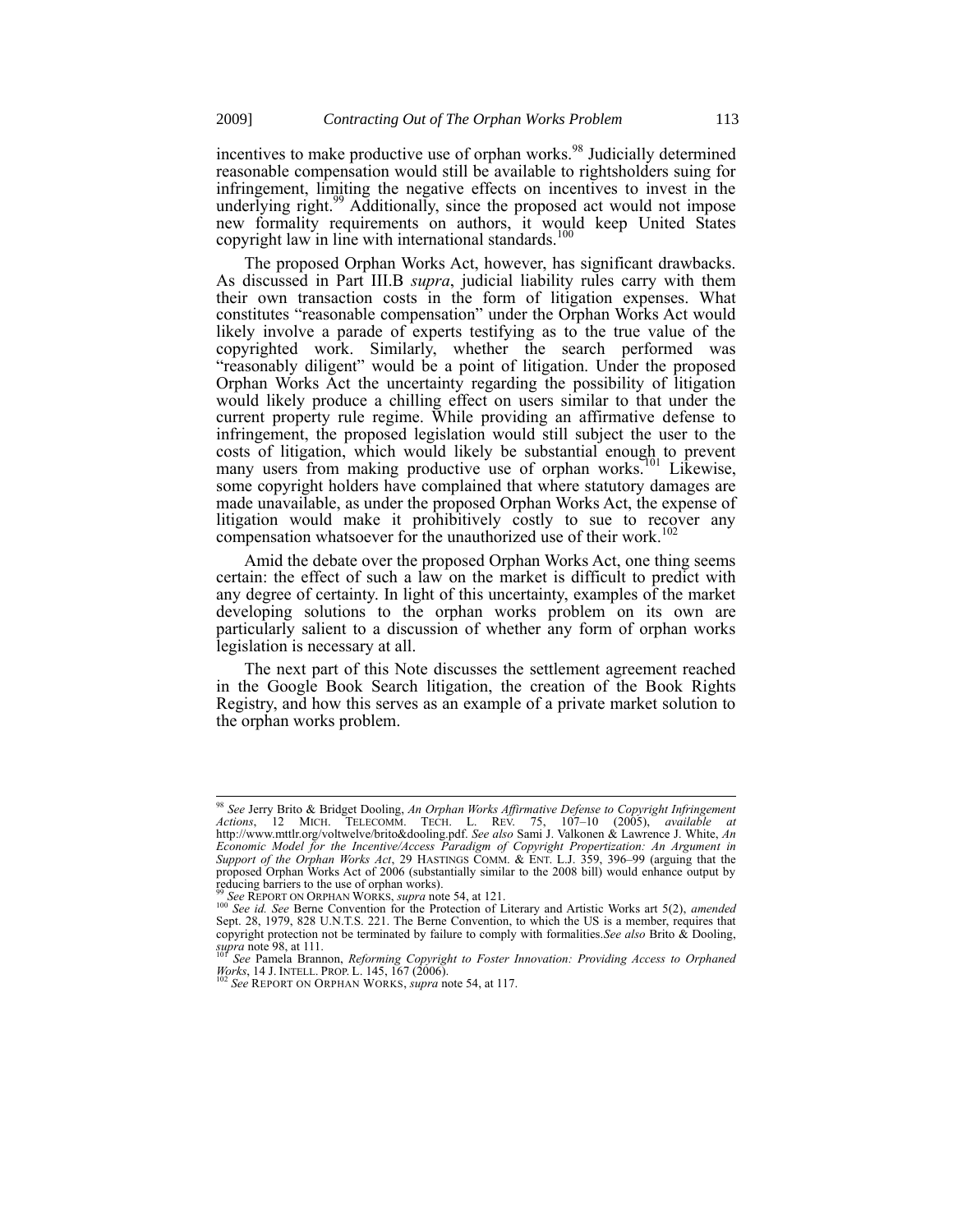## VI. A PRIVATE SOLUTION: THE GOOGLE BOOK SEARCH SETTLEMENT AND THE CREATION OF A NEW COLLECTIVE RIGHTS ORGANIZATION FOR ELECTRONIC BOOKS

Under the settlement agreement in the Google Book Search litigation, a new CRO called the Book Rights Registry will be created. CROs function as middlemen between rightsholders and users by collecting royalty payments for the use of protected works and ensuring that the rightsholders get paid. They are essentially private liability rule regimes, entered into voluntarily by parties in the market.

In the music industry, performance rights organizations such as the ASCAP, Broadcast Music, Incorporated ("BMI"), and SESAC monitor the public performance and broadcast of copyrighted music (such as songs played on the radio), collect licensing fees from users (such as radio stations), and pay the fees to the copyright holders as royalties. In order to put the Book Right Registry in context, I will first give a brief review of the history and function of ASCAP in the recording industry.

## A. COLLECTIVE VALUATION OF MUSIC PERFORMANCE RIGHTS: ASCAP

Copyright protection extends to public performances of copyrighted musical works.<sup>103</sup> When television or radio stations play copyrighted works, however, they don't generally negotiate directly with individual rightsholders for the right to play their copyrighted songs. The transaction costs of this would be astronomical. Rather, performing rights societies like ASCAP act as go-betweens for copyright holders and users, and implement, essentially, private liability rules. Before ASCAP, restaurants and nightclubs made a regular practice of flagrantly performing copyrighted songs for their patrons without compensating the owner of the copyrighted song.<sup>104</sup> In response to this, Victor Herbert along with a handful of other composers formed ASCAP in 1914.<sup>105</sup> ASCAP began as a method for spreading the cost of litigating copyright violations since no single composer had enough capital to stand up to the owners of the restaurants and nightclubs.<sup>106</sup> ASCAP won a series of legal victories in which courts held that copyright holders must be compensated for public performances of their copyrighted works whether they are performed at restaurants, dance halls, hotels, or movie theaters.<sup>107</sup> ASCAP found a more lucrative market in the 1920s when it began collecting royalties from radio stations that played copyrighted songs.<sup>108</sup> ASCAP grew even further with the rise of television. $109$ 

ASCAP's basic function as it exists today is to act as a non-exclusive licensor for copyrighted music. It issues licenses to radio and television

 $\overline{\phantom{a}}$ 

<sup>103</sup> 17 U.S.C. § 106(4) (2006). <sup>104</sup> *See* Merges, *supra* not[e 11,](#page-2-0) at 1329–30.

<sup>105</sup> *See* Broadcast Music, Inc. v. Columbia Broadcasting Sys., Inc., 441 U.S. 1, 4 (1979).

<sup>&</sup>lt;sup>106</sup> Merges, *supra* not[e 11,](#page-2-0) at 1330.  $107 \frac{1}{1}$ 

<sup>108</sup> *Id.* at 1333. <sup>109</sup> *Id.* at 1333–34.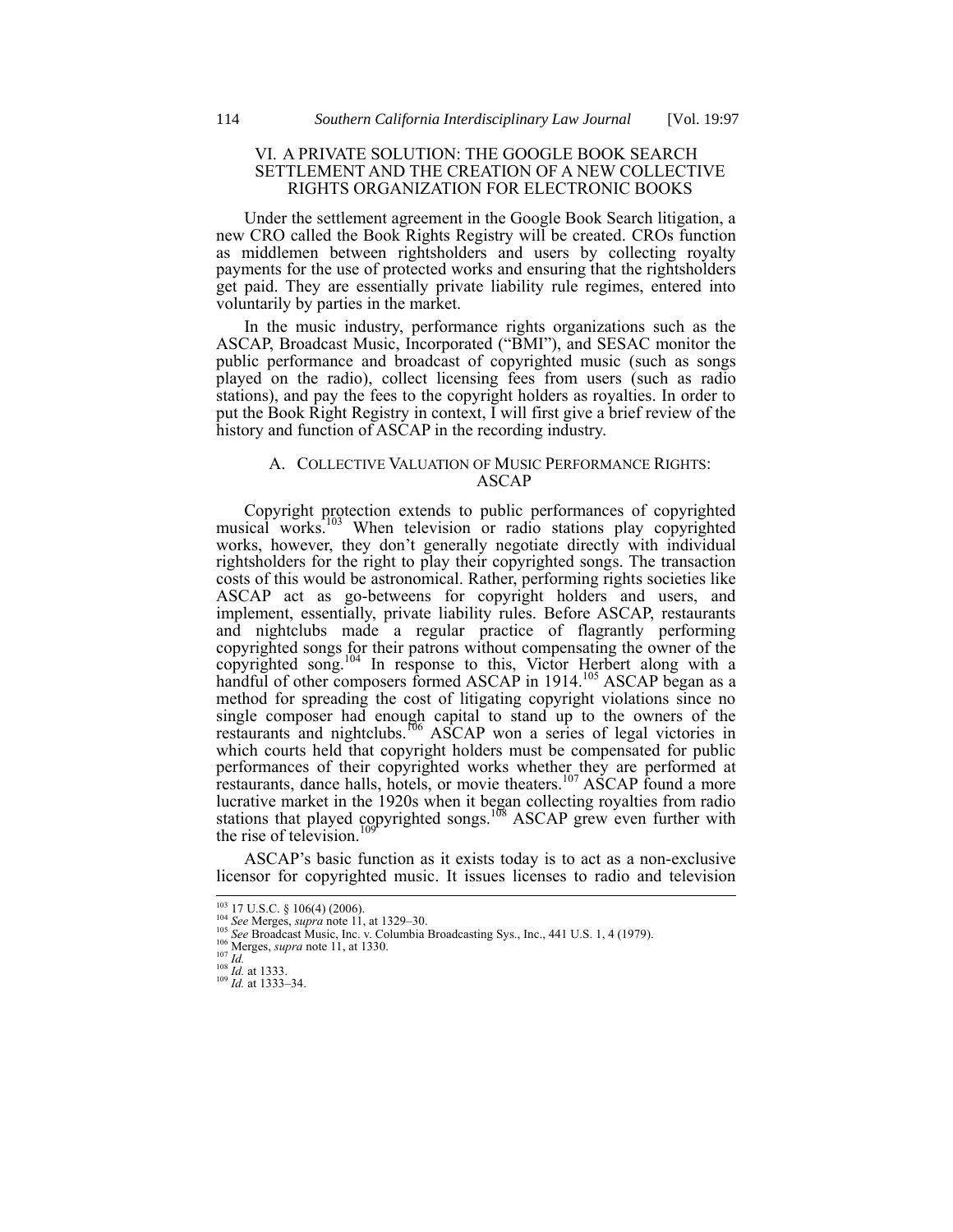stations and distributes the royalties to its members according to a rate schedule set by ASCAP. The price of the licenses ASCAP charges to users is tailored to reflect the value of the artistic work to each industry.<sup>110</sup> The division of licensing revenue as royalties involves a combination of sampling techniques and self-reporting by licensees.<sup>111</sup> Members of ASCAP are on the whole very satisfied with its division of royalties, and commentators likewise praise the sophistication of its royalty apportionment methods.<sup>112</sup>

<span id="page-18-0"></span>As discussed in Part III.C *supra*, however, CROs raise potential monopoly concerns, and ASCAP is a prime example of this. ASCAP has always primarily licensed its members' performance rights in the form of a blanket license, in which the user (e.g., a radio station) pays a set fee for the right to perform any and all of the millions of songs ASCAP offers.<sup>113</sup> This practice results in a lack of competition among individual rightsholders over pricing terms since ASCAP sets the price of the blanket license.<sup>114</sup> Prior to 1950, ASCAP was essentially the exclusive licensor for its members, and users were unable to bargain with ASCAP's members individually.<sup>115</sup> Additionally, at that time there was no legal restraint in place to prevent ASCAP from choosing any fee for its license, no matter how unreasonable.<sup>116</sup>

In 1950, following a private antitrust suit against ASCAP by motion picture exhibitors,  $117$  the government made sweeping modifications to a prior 1941 consent decree<sup>118</sup> that ASCAP had been operating under.<sup>119</sup> The new decree required, among other things, that ASCAP's right to license its members' works be non-exclusive.<sup>120</sup> This ensured that users would be free to negotiate directly with the individual rightsholders for performance rights. Additionally, under the amended decree, once a user applied to ASCAP for a license, that user automatically became licensed, and must thereafter negotiate a fee with ASCAP.<sup>121</sup> If an agreement over a fee could not be reached, the user could bring the dispute to a specially designated rate court where a judge would decide the fee, and the burden of proof would be on ASCAP to demonstrate the reasonableness of the fee it was demanding.<sup>122</sup> The amended consent decree allowed ASCAP to continue to retain the benefits of drastically reduced transaction costs and expertly tailored valuation, to the benefit of rightsholders, while simultaneously

 $^{114}$  *Id.* 

 $\overline{\phantom{a}}$ 

 $\frac{120}{120}$  *Id.* 

<sup>110</sup> *Id.* at 1335–38. <sup>111</sup> *Id.*

<sup>112</sup> *See id.* at 1338–39.

<sup>113</sup> Simon H. Rifkind, *Music Copyrights and Antitrust: A Turbulent Courtship*, 4 CARDOZO ARTS & ENT. L.J. 1, 7 (1985).

<sup>115</sup> *Id.* <sup>116</sup> *Id.* at 7.

<sup>&</sup>lt;sup>117</sup> Alden-Rochelle, Inc. v. ASCAP, 80 F. Supp. 888, *relief*, 80 F. Supp. 900 (S.D.N.Y. 1948).<br><sup>118</sup> United States v. The Am. Soc'y of Composers, Authors, & Publishers, 1940-3 Trade Cas. (CCH)<br>56,104 (S.D.N.Y. 1941).<br><sup>11</sup>

<sup>62,595 (</sup>S.D.N.Y. 1950).

<sup>&</sup>lt;sup>121</sup> Rifkind, *supra* note 113, at 10.<br><sup>122</sup> *Id.*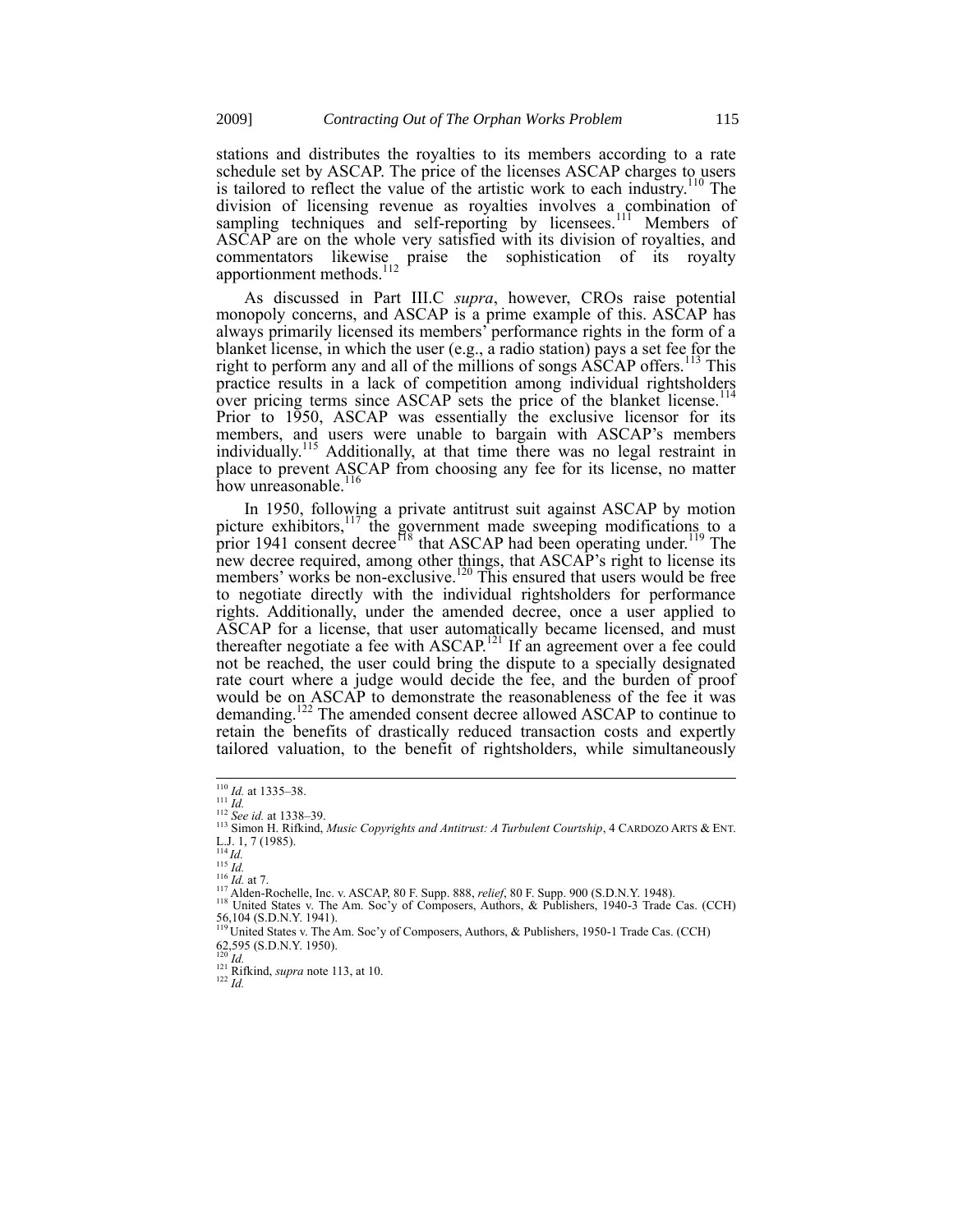limiting ASCAP's potential to abuse its monopoly power, to the benefit of users.

Following the amended consent decree, ASCAP has survived multiple antitrust lawsuits, most notably the attack on its use of a blanket license in the 1979 Supreme Court case *Broadcast Music, Inc. v. Columbia Broadcasting System, Inc*. <sup>123</sup> The Court in *Broadcast Music* held that ASCAP's blanket license did not constitute per se illegal price fixing under the Sherman Act, $124$  and should instead be analyzed under a rule of reason by balancing its costs and benefits.<sup>125</sup> The fact that ASCAP was merely a non-exclusive licensor, and that users were free to bargain with the individual rightsholders figured prominently in the court's decision.<sup>126</sup>

ASCAP is relevant to a discussion of the Google Book Search settlement for several reasons. First, it is an early example of a private organization forming to create a liability rule regime where a strong property rule regime once existed with corresponding high transaction costs. Second, its function is very similar to the yet-to-be created Book Rights Registry, to which this Note turns next. Third, the amended consent decree under which ASCAP operates provides a framework for analyzing the monopoly problems posed by the Google Book Search Settlement. The next section discusses the history and function of Google Book Search, and describes how it invited the large-scale litigation that Google has faced for the past few years. This is followed by a discussion of the settlement that was reached in October of 2008 (currently pending final approval of the court) and the creation of a new CRO: the Book Rights Registry.

#### B. A BRIEF HISTORY OF GOOGLE BOOK SEARCH AND THE CLASS ACTION LITIGATION

# 1. *Google Book Search's Beginnings*

Google, the American company best known for its namesake search engine, announced Google Book Search (then dubbed "Google Print") in  $2004$ .<sup>127</sup> Google Book Search searches the text of scanned book pages. While a search engine for the text of books was not a particularly remarkable announcement, Google's plan for digitization of books for Google Book Search, the Google Library Project, was much more noteworthy. The Library Project consisted of agreements between Google and several libraries and institutions, including the New York Public<br>and several libraries and institutions, including the New York Public Library and Stanford University, to scan and digitize their stacks.<sup>1</sup>

<sup>123</sup> Broadcast Music, Inc. v. Columbia Broadcasting Sys., Inc*.*, 441 U.S. 1 (1979).

<sup>&</sup>lt;sup>124</sup> 15 U.S.C. §§ 1–7 (2006).<br><sup>125</sup> Broadcast Music, 44 U.S. at 24.

<sup>&</sup>lt;sup>126</sup> See Rifkind, *supra* not[e 113,](#page-18-0) at 16.<br><sup>127</sup> See History of Google Books, http://www.google.com/googlebooks/history.html. In November of<br>2005, Google changed the name of "Google Print" to its current name, Google Book Jen Grant to GoogleBlog, http://googleblog.blogspot.com/2005/11/judging-book-search-by-its-cover.html (Nov. 17, 2005, 2:49 AM).<br><sup>128</sup> The original libraries were: University of Michigan, the New York Public Library, Stanfo

Oxford. *See* History of Google Book Search, http://www.google.com/googlebooks/history.html. For a list of the current library partners, see http://www.google.com/googlebooks/partners.html.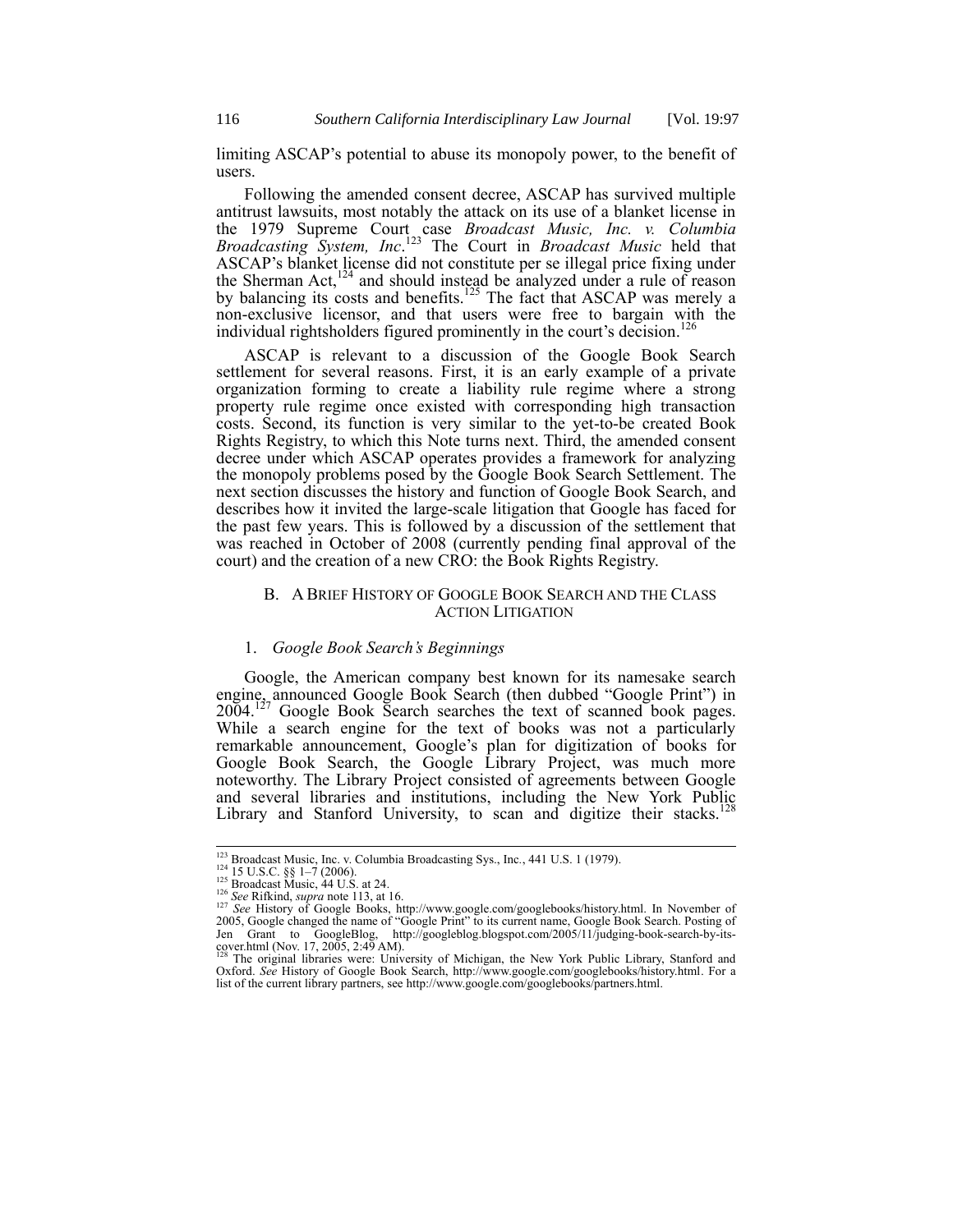Google's self-proclaimed goal of the project was "to work with publishers and libraries to create a comprehensive, searchable, virtual card catalog of all books in all languages that helps users discover new books and publishers discover new readers."<sup>129</sup> Google did not limit the project to digitizing works that had already passed into the public domain. On the contrary, it engaged in massive scale scanning and digitization of works that were still under copyright protection.<sup>130</sup>

Copyrighted and public domain works were both made searchable using Google Book Search online. For public domain works, Google made the entire text freely available to users over the Internet. For books still incopyright, Google made only snippets of the text viewable online, and provided links to assist users in either finding the book at a local library or purchasing it online from a retailer like Amazon.com.<sup>131</sup> Google profited by displaying text advertisements in the user's browser window alongside the pages of the digitized books.

Needless to say, this bold endeavor did not go unnoticed, and before long Google found itself in multiple lawsuits.

# 2. *Google Book Search Litigation*

In 2005, book authors and the Authors Guild filed a class action lawsuit against Google.<sup>132</sup> Five publishers representing the American Association of Publishers filed suit against Google as well.<sup>133</sup> The authors and publishers alleged that Google's Library Project constituted copyright infringement on an enormous scale. Specifically, they alleged that Google, by scanning the books, creating a searchable electronic database for the books, and displaying brief excerpts without the copyright owners' express permission, violated their copyrights.<sup>134</sup> Google asserted that its uses of the copyrighted material were fair uses under the fair use defense to copyright infringement.<sup>135</sup> Recent case law suggests that Google's fair use argument had significant merit.<sup>136</sup> Google maintained that since its uses were fair uses, it did not need to get the permission of each and every copyright

<sup>&</sup>lt;sup>129</sup> Google Books Library Project Overview, http://www.google.com/googlebooks/library.html. Google also began a Partner Program in which it entered into agreements with publishers of in-print books to incorporate their books into Google Book Search. <sup>130</sup> *See* David A. Vise, *Publishers Sue Google To Stop Scanning: Book Copyrights Violated, They Say*,

WASH. POST, Oct 20, 2005, *available at* http://www.washingtonpost.com/wp-

dyn/content/article/2005/10/19/AR2005101901463.html. <sup>131</sup> For books that Google incorporated into Google Book Search via its Partner Program with publishers, as opposed to its Library Project, the publishers were allowed to specify how much text the user would see in the search results. See James Grimmelmann, *How to Fix the Google Book Search*<br>Settlement, 12 J. INTERNET L., April 2009, at 10, 11.<br><sup>132</sup> Authors Guild v. Google Inc., No. 05 CV 8136 (S.D.N.Y. filed Sept

<sup>&</sup>lt;sup>133</sup> McGraw-Hill Cos. v. Google Inc., No. 05 CV 8881 (S.D.N.Y. filed Oct. 19, 2005).<br><sup>134</sup> *See* Class Action Complaint, Authors Guild v. Google Inc., No. 05 CV 8136 (S.D.N.Y. Sept. 20,

<sup>2005),</sup> *available* at http://www.authorsguild.org/advocacy/articles/settlement-<br>resources.attachment/authors-guild-v-google/Authors%20Guild%20v%20Google%2009202005.pdf.<br><sup>135</sup> See Answer, Jury Demand, and Affirmative Defens

v. Google Inc., No. 05 CV 8136 (S.D.N.Y. Nov. 30, 2005), available at<br>http://www.authorsguild.org/advocacy/articles/settlement-resources.attachment/googles-answer-to-<br>authors-guild/Google%27s%20Answer%20to%20Authors%20Guil

versions of copyrighted images in its image search engine constituted a fair use).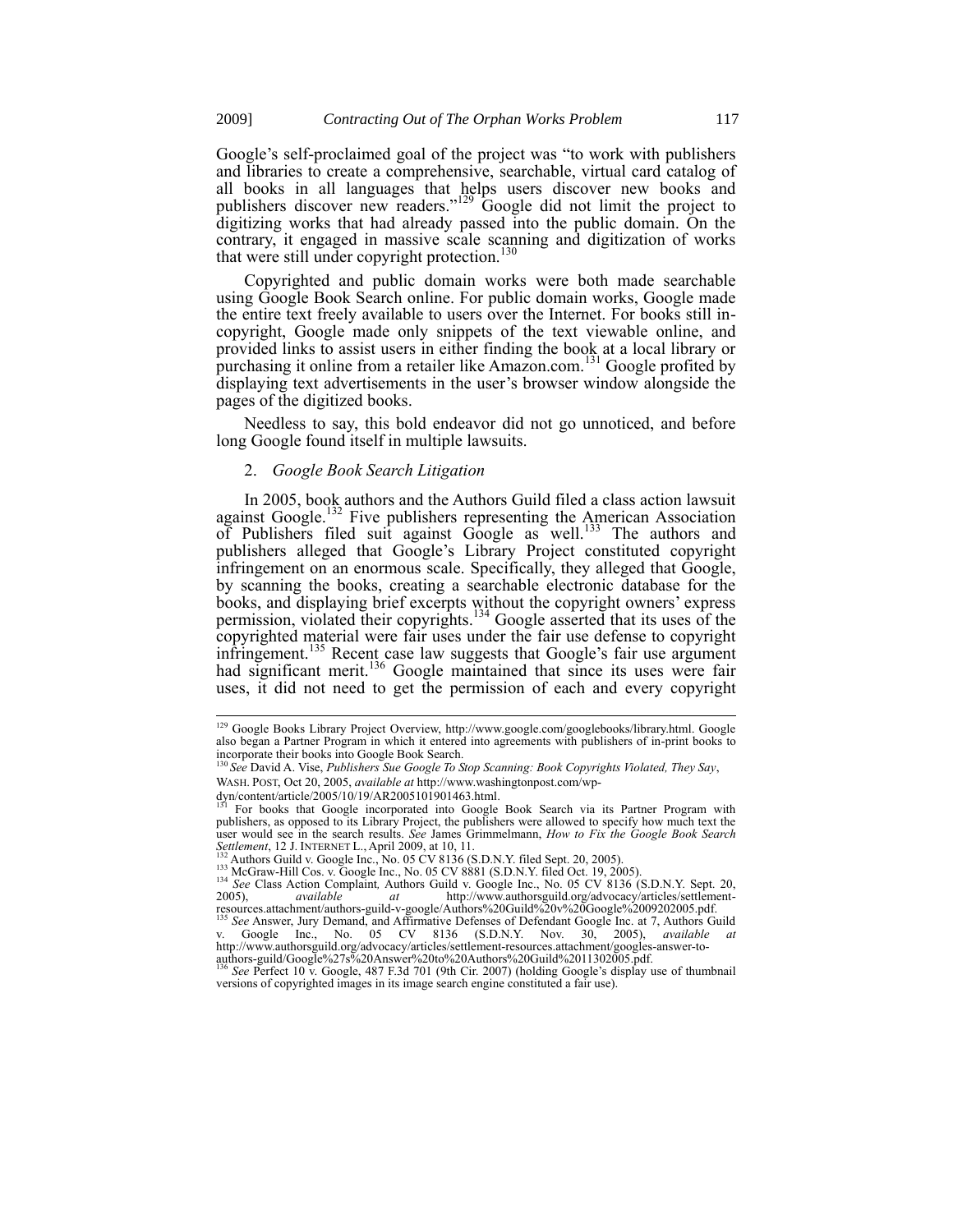holder before digitizing each book.<sup>137</sup> The transaction costs associated with getting prior permission would have been immense because of the orphan works problem. It is estimated that up to seventy-five percent of the books in the libraries are out-of-print, yet still in-copyright.<sup>138</sup> It would be difficult and costly to negotiate with, or even locate, the rightsholders for a large portion of that seventy-five percent.<sup>139</sup> Unless Google's uses were fair uses, Google would bear the immense transaction costs associated with the orphan works problem going forward, not to mention enormous damages for past infringement.

## C. THE SETTLEMENT AGREEMENT AND THE CREATION OF THE BOOK RIGHTS REGISTRY

On October 28, 2008, the parties to the Google Book Search litigation reached a settlement agreement that is currently pending final approval of the court.<sup>140</sup> Google has agreed to pay \$125 million, \$34.5 million of which will be used to establish a Book Rights Registry.<sup>141</sup> The Registry will have the authority to act as a non-exclusive licensor representing the interests of rightsholders.<sup>142</sup> This authority extends to out-of-print orphan works.<sup>143</sup> The Registry will work as a middleman between Google and rightsholders, collecting licensing revenues from Google and distributing them to authors and publishers.<sup>144</sup>

It is worth noting that this \$125 million, while no paltry sum, is miniscule compared to what Google could have faced if it had been found guilty of copyright infringement. To illustrate this point, under the settlement,  $\frac{245}{5}$  million of the total \$125 million will be paid to rightsholders whose works were scanned and used by Google without permission.<sup>145</sup> The settlement calls for that to be distributed to rightsholders at the rate of \$60 per book.<sup>146</sup> If Google were liable for copyright infringement, the court could award statutory damages alone of \$750 to \$30,000, with the discretion to award up to \$150,000, for willful copyright infringement *per book*. <sup>147</sup> Of the seven million books scanned and incorporated into Google Book Search so far, approximately one million are public domain, one million are displayed with permission from

<sup>&</sup>lt;sup>137</sup> Google's General Counsel, in response to the lawsuit, stated, "We believe that our product is legal …, that the courts will vindicate this position, and that the industry will come to embrace Google Print's considerable benefits." Posting of David Drummond to GoogleBlog, http://googleblog.blogspot.com/2005/10/why-we-believe-in-googleprint.html (Oct. 19, 2005, 8:54 PM).

<sup>&</sup>lt;sup>138</sup> See Lessig 2.0 Blog, http://www.lessig.org/blog/2008/10/on\_the\_google\_book\_search\_agre.html (Oct. 29, 2008, 7:25 PM).<br>(Oct. 29, 2008, 7:25 PM).<br><sup>139</sup> For example, in a study conducted by Carnegie Mellon University Li

unable to locate the rightsholders for twenty two percent of a sample of books from their stacks. *See* REPORT ON ORPHAN WORKS, *supra* not[e 54,](#page-11-0) at 92.

<sup>140</sup> *See* Settlement, *supra* note [1.](#page-0-0) <sup>141</sup> *Id.* at § 5.2.

 $^{142}$  *Id.* at § 6.1.

<sup>143</sup> *Id.*

<sup>144</sup> *Id.*  $^{145}$  *Id.* at § 5.1(a).

<sup>146</sup> *Id.*

<sup>147</sup> *See* 17 U.S.C. § 504(c) (2007).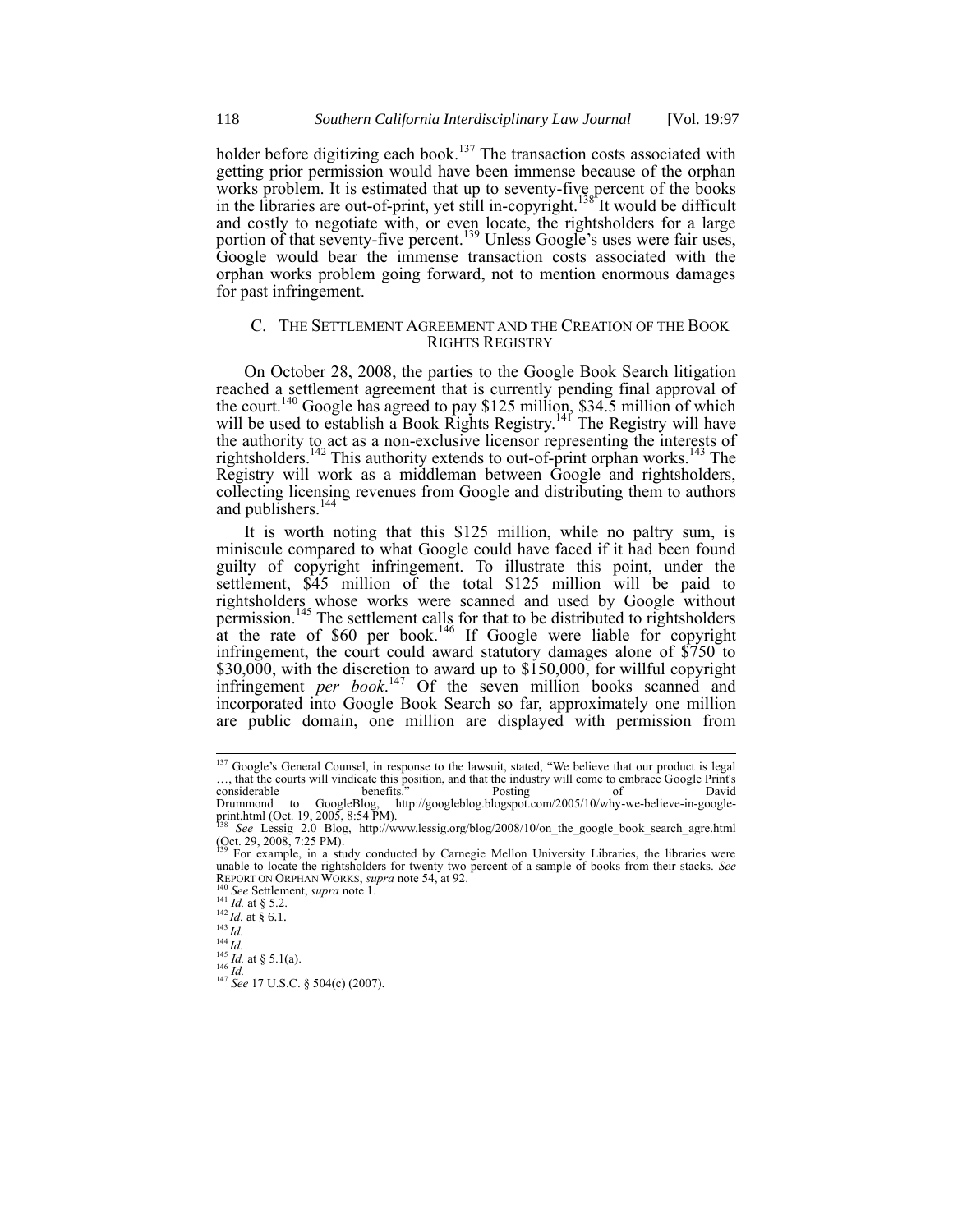publishers, and five million are out of print.<sup>148</sup> Thus, the statutory damages for those five million books could potentially range from \$3.75 billion to \$150 billion, or \$750 billion for a willful violation. In comparison, the relatively low payout amount likely required of Google reflects the strength of Google's fair use argument. The settlement should be viewed as a compromise through which both sides intend to reap substantial financial benefit.

Under the agreement, Google's revenue will come primarily from the following three sources: 1) selling subscriptions to institutions to a database of electronic books; 2) selling full access to digital books to individuals, for viewing online; 3) displaying advertising alongside the pages of books, collecting advertising revenue from the advertisers.<sup>149</sup> The first two sources of revenue mentioned are new additions to Google Book Search's only previous revenue source—displaying advertisements. Google will pay the Registry sixty-three percent of all revenues it earns from the digitized books, and the Registry will be responsible for distributing it to the authors and publishers (minus an administrative fee).<sup>150</sup> Google will determine the prices it intends to charge for the institutional full-access subscriptions of the service, but will require the Registry's approval before selling the subscriptions at those prices.<sup>151</sup> For sales to consumers of access to individual books, the rightsholders will have the option of setting whatever price they choose for their book, or allowing Google to determine the selling price using an algorithm designed by Google.<sup>15</sup>

Under the agreement, Google's freedom to digitize books is different for each of three categories of books: 1) in-copyright, in-print works, 2) incopyright, out-of-print works, and 3) out-of-copyright public domain works. For in-print books, the settlement adopts an "opt-in" approach, and Google may only display and sell access to the digital version after obtaining the express permission of the author and publisher.<sup>153</sup> For out-ofprint books, however, the settlement allows Google to adopt an "opt-out" approach whereby Google is permitted to fully incorporate the digitized books into Google Book Search without gaining the express permission of the rightsholders, and must only remove the books from Google Book Search at the express request of rightsholders.<sup>154</sup> Thus, for orphan works, Google can not only allow users to search the text of the book online and display snippets in the search results, but can also sell institutional subscriptions for access to the full text, and sell individuals access to the

<sup>148</sup> Juan Carlos Perez, *In Google Book Settlement, Business Trumps Ideals*, PC WORLD, Oct. 30, 2008,

available at<br>
http://www.pcworld.com/businesscenter/article/153085/in\_google\_book\_settlement\_business\_trumps\_i deals.html.

Settlement, *supra* note 1, at §§ 4.1-4.6.

 $^{150}$  *Id.* at § 2.1(a).

<sup>&</sup>lt;sup>151</sup> *Id.* at § 4.1.<br><sup>152</sup> *Id.* at § 4.2. Google will design a pricing algorithm to determine the optimal price for each book in order to maximize revenue for each rightsholder. *Id.* 

<sup>153</sup> *See id.* at §§ 3.2–3.5. Google may still scan and display bibliographic information without the rightsholders' express consent, but cannot display the text of the book in any way to the public. *See id.* at §3.4(a). <sup>154</sup> *Id.* at §§ 3.2–3.3. Users will be able to preview up to twenty percent of the text of out-of-print in-

copyright works at no cost using Google Book Search. *Id.* at § 4.3(1).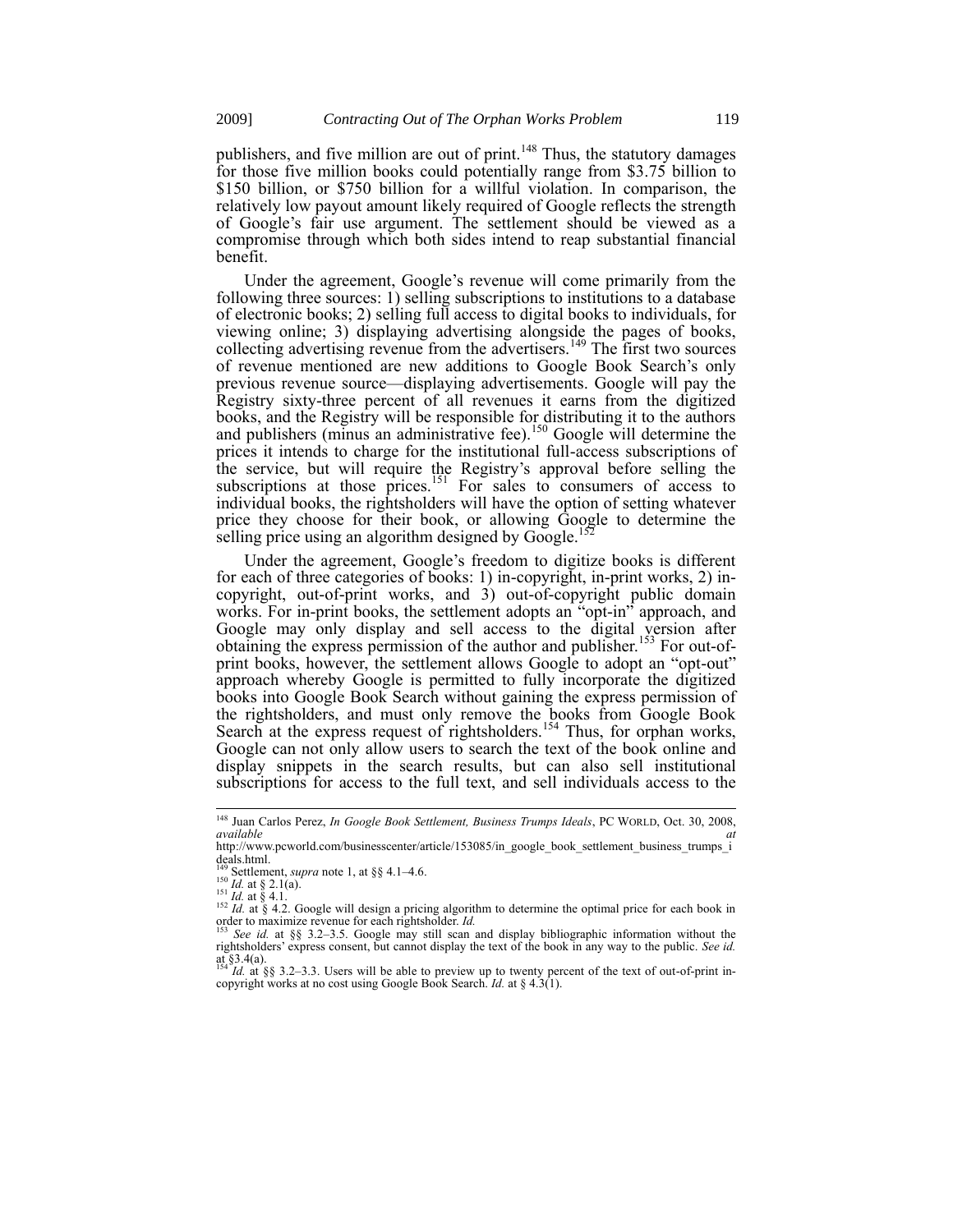full text of the books online without needing the express permission of the rightsholders. For public domain works, Google will continue to make full use of the works and provide them in their entirety to the public for free online via Google Book Search.<sup>155</sup>

The settlement essentially gives Google a green light to continue making productive use of orphan works without any need to bear the transaction costs of locating and negotiating with the rightsholders, and without any fear of liability for copyright infringement. It also protects rightsholders by allowing for them to opt out if they choose to, and tasking the Book Rights Registry with ensuring they are compensated for uses of their works. Upon the approval of the court, the settlement will effectively solve the orphan works problem that Google faced.<sup>156</sup>

The Book Rights Registry will be not-for-profit.<sup>157</sup> Its board will have equal representation from publishers and authors.<sup>158</sup> It will maintain a database of information about rightsholders, including their contact information and information pertaining to their requests about what uses Google is authorized to make of their works.<sup>159</sup> It will also be tasked with actively searching for and identifying copyright holders of existing out-ofprint books.<sup>160</sup>

Perhaps the most fascinating aspect of the Books Rights Registry is its potential to have a broader function as a multipurpose collective rights organization. Under the settlement agreement, the Book Rights Registry will not be limited to representing the interests of rightsholders with Google alone. On the contrary, the Registry has the ability to represent authors and publishers with third-party companies as well. The Settlement Agreement, however, states that the Registry must first acquire the express permission of the rightsholders before doing so.<sup>161</sup> The extent to which the registry (upon approval of the settlement) will function as a central clearinghouse for electronic books with other companies besides Google is difficult to predict based only on the terms of the settlement agreement.<sup>162</sup> A spokesperson from Google has been quoted by the Wall Street Journal as emphasizing the pro-competitive nature of the Book Rights Registry,

<sup>&</sup>lt;sup>155</sup> The Settlement also describes procedures for what to do with funds that are mistakenly paid to the Registry under the assumption that the works are under copyright, but later turn out to have been public domain works. *See id.* at § 6.3(b). <sup>156</sup> Visual art in books, such as photographs, artwork, and illustrations (except children's books), is not

covered by the settlement unless the rightsholder of the book also holds the copyright to the visual art. *Id.* at § 1.72.

<sup>&</sup>lt;sup>157</sup> *Id.* at § 6.2(a).<br><sup>158</sup> *Id.* at § 6.2(b).<br><sup>159</sup> *Id.* at § 6.1(b).

<sup>&</sup>lt;sup>160</sup> *Id.* at  $\stackrel{8}{\$}$  6.1(c).<br><sup>161</sup> *See id.* at  $\stackrel{8}{\$}$  6.2. "The Registry will represent the interests of the Rightsholders, both in connection with the Settlement as well as in other commercial arrangements, i Google (subject to the express approval of the Rightsholders of the Books involved in such other commercial arrangements)." *Id.* at Attachment I § 8(C).<br><sup>162</sup> "If authors and publishers want it to, the Registry also coul

that could help consolidate and organize rights holder permissions for future services aimed at providing or improving access and use of books — including possible competitors to Google, entities with entirely different business models, or more specialized niche services." Posting of David Sohn to Center for Democracv & Technology Blog, http://blog.cdt.org/2008/10/29/google-settles-lawsuit-with-book-publishers-and-authors, (Oct. 29, 2008, 2:14 PM).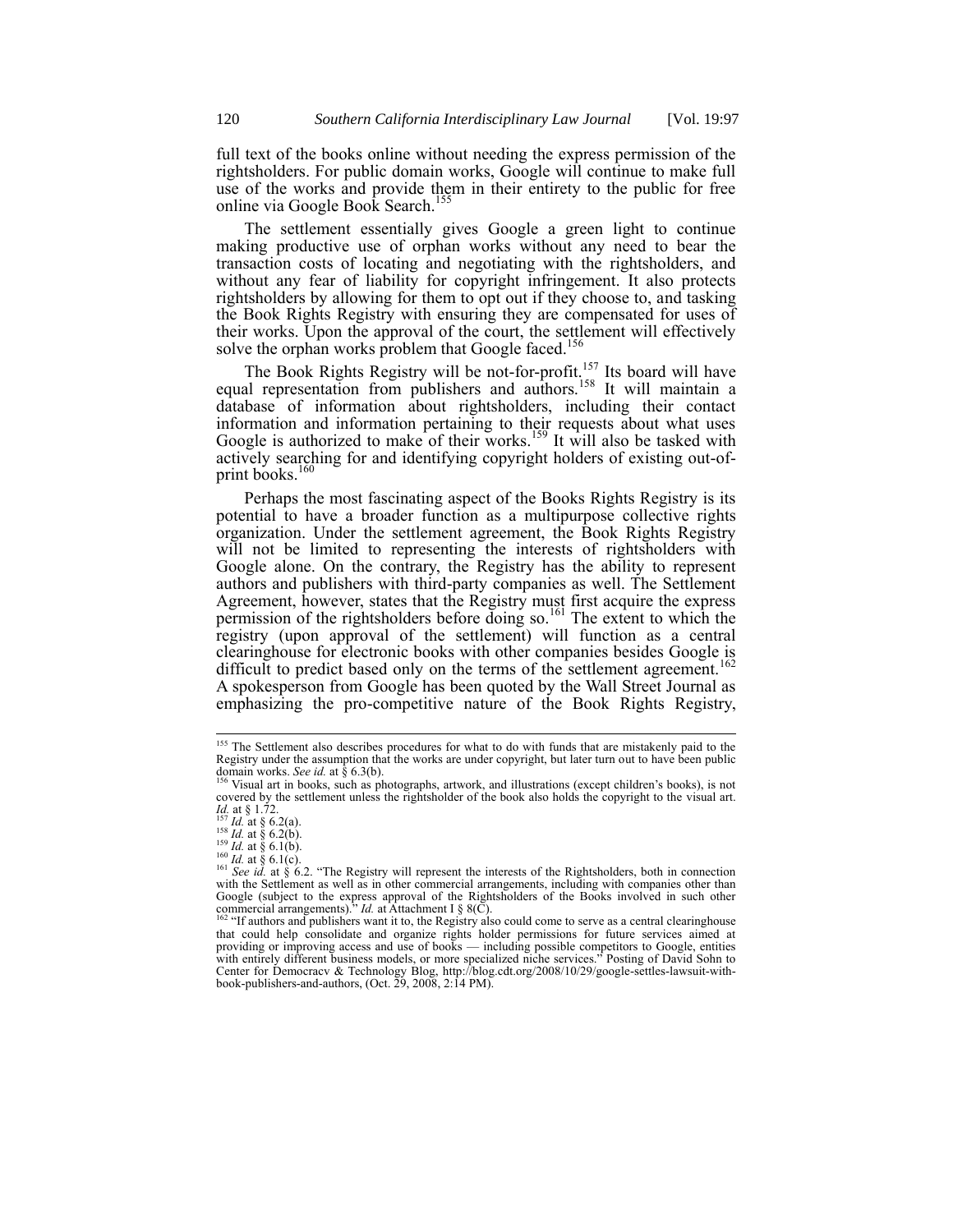emphasizing that the charter of the Registry specifically allows it to "work with other third parties to develop alternative (and competing) digital services."<sup>163</sup> The uncertainty over this broader function has lead to some skepticism, and Google has a first-mover advantage over any competitors seeking to use the registry since the settlement agreement grants Google a license to use out-of-print works without first gaining permission.<sup>164</sup> The registry, however, could simply get the permission of authors and publishers to allow it to freely enter into agreements with companies besides Google.<sup>165</sup> The biggest potential limit on the Registry's ability to deal with other companies is the requirement that it gain the express permission of rightsholders for any such future deals—this could prevent it from entering into new deals involving the use of orphan works, since the rightsholders for orphan works are unavailable and therefore cannot give their express approval.<sup>166</sup>

While only time will tell how the Book Rights Registry will function in practice, it has the potential to be a highly successful CRO. As such, it will drastically reduce transaction costs in the electronic book market, most notably those surrounding the licensing of orphan works, while maintaining accurate valuation and strong incentives to invest. Like ASCAP, however, the Book Rights Registry poses monopoly problems that, if left unchecked, could allow the Registry to fix prices for books and extract a surplus from users (such as Google), which would result in higher prices to consumers as well. The Settlement Agreement, fortunately, already incorporates some limits similar to those that the amended consent decree imposes on ASCAP.<sup>167</sup> The following section discusses these monopoly issues, how the settlement deals with them, and what other possible steps could be taken to limit potential abuse of monopoly power.

#### D. MONOPOLY PROBLEMS POSED BY THE SETTLEMENT

There are essentially two monopoly problems that are, to some extent, inevitable under the settlement. First, the Book Rights Registry will be granted substantial authority to represent the interest of authors and publishers in negotiations with users (such as Google). Second, Google itself will have a first-mover advantage and will initially be the only

<sup>&</sup>lt;sup>163</sup> The full quote from the Google spokesperson: "Digitizing the world's information is a tremendous undertaking, and we structured the settlement agreement in a manner to encourage competition. The charter of the Book Rights Registry explicitly states that the Registry will be able to work with other third parties to develop alternative (and competing) digital services. We feel both the economic incentives and the efforts of the Registry will help to encourage more people to digitize books." Posting of Marisa Taylor to WSJ Blog, http://blogs.wsj.com/digits/2009/01/26/few-free-books-in-the-googlelibrary/ (Jan. 26, 2009, 3:10 PM ET).

<sup>&</sup>lt;sup>164</sup> "[I]t remains to be seen if or how successfully the Registry will [function as a central clearinghouse].<br>Also, the class action settlement effectively will give Google a license with the broad class of authors and publishers (assuming that few choose to opt out of the settlement), an advantage newcomers won't have." Sohn, *supra* note 162.<br><sup>165</sup> Paul Aiken, executive director of the Authors Guild, has said, "It could be that individuals are sent a

letter and asked to check a box that says, 'Sign me up for any new licensing deals you come up with, and give me 30-days' notice so I can optout." Eriq Gardner, A Digital Power Is Born in Book Publishing, LAW.COM, http://w <sup>166</sup> *See infra* Part VI.D.2.

<sup>167</sup> *See supra* Part VI.A.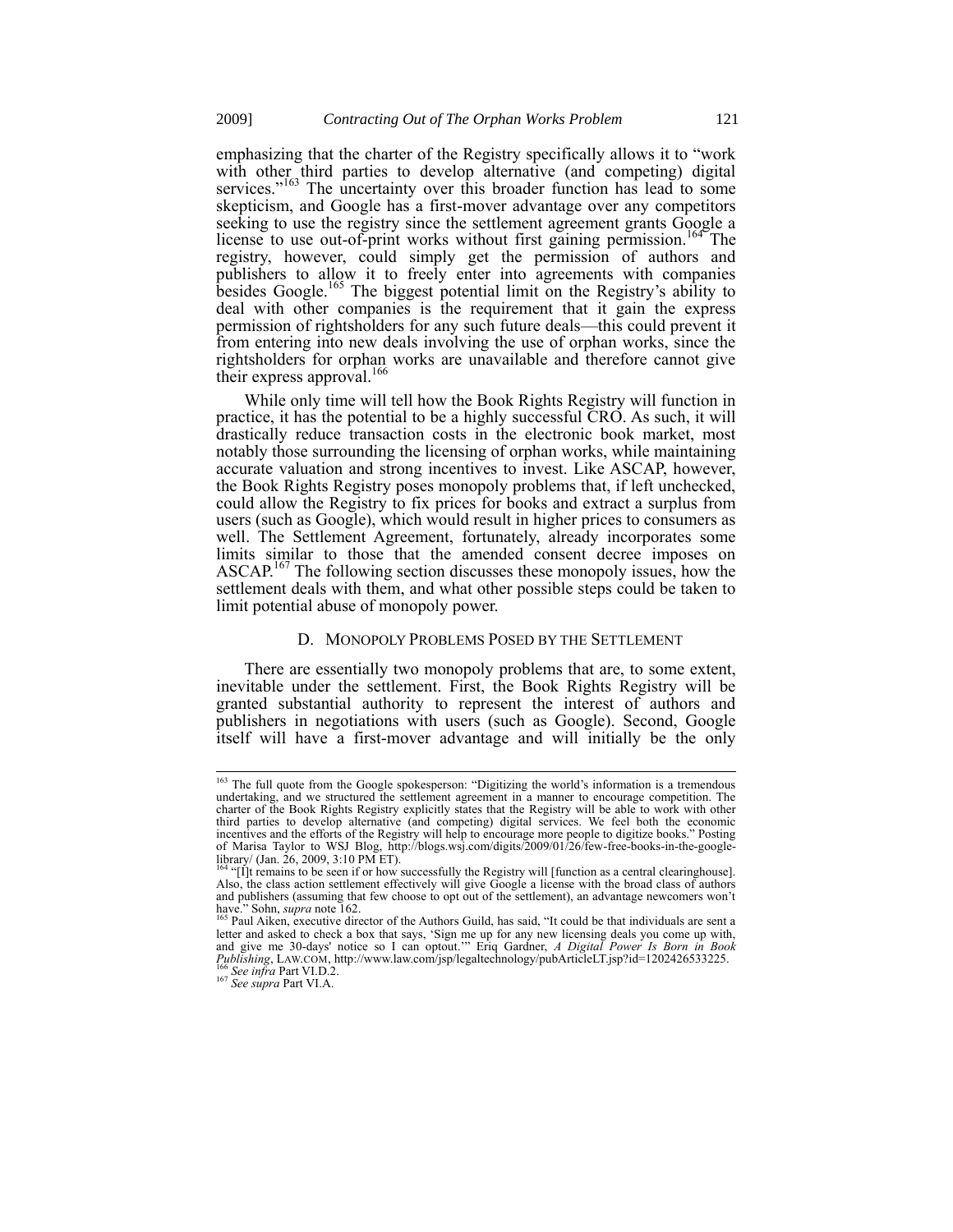company with an effective fast track around the high transaction costs posed by the orphan works problem. These issues are discussed individually below.

#### 1. *Monopoly Issues with the Book Rights Registry*

Under the settlement, the Book Rights Registry will have the authority to negotiate on behalf of all rightsholders that do not opt out of the settlement, and it will be the only organization with this ability.<sup>168</sup> The Settlement Agreement specifically states, for example, that the Registry has the authority to negotiate the terms of new revenue models for services that Google may implement in the future, such as the ability to print books ondemand, to download PDF copies of books, to sell individual subscriptions (akin to the institutional subscriptions, but for individuals), and to publish customized course packets for educational institutions.<sup>169</sup> If uninhibited, the Registry could use its monopoly power to extract a surplus from Google, and indirectly from consumers, by insisting on very favorable terms for these new revenue models. The same concern would apply to the Registry's negotiations with companies other than Google, assuming the Registry takes on the broader function of a multipurpose CRO.

The key limit on the Registry's monopoly power that already exists in the Settlement Agreement is the same key limit that was placed on ASCAP in the 1950 amended consent decree: non-exclusivity.<sup>170</sup> Any user is free to negotiate with the individual copyright holders, and the individual copyright holders are likewise free to seek out side deals. Thus, while the Registry may be the only entity with the authority to negotiate on behalf of *all* book rightsholders, negotiations over individual works can take place directly with the rightsholders themselves.

The monopoly power of the registry could be further limited by borrowing another term from the ASCAP consent decree: the creation of a rate court to which users could appeal if they are unable to come to an agreement with the Registry. Specifically, the Department of Justice could require the Registry to sign an antitrust consent decree expressly providing for this dispute resolution mechanism.<sup>171</sup> Though this mechanism has rarely been employed by  $\text{ASCAP}$ ,  $^{172}$  it could still serve as an additional limit on the Registry's ability to extract a surplus from users.<sup>173</sup>

-

<sup>168</sup> Settlement, *supra* note 1, at § 6.1.

<sup>&</sup>lt;sup>169</sup> *Id.* at § 4.7.<br><sup>170</sup> *Id.* § 2.4. *See supra* Part VI.A.1 for a discussion of the consent decree that ASCAP operates under. <sup>171</sup> *See* James Grimmelmann, *How to Fix the Google Book Search Settlement*, 12 J. INTERNET L. April 2009, at 10, 13 (suggesting that the Department of Justice require the Registry to sign an antitrust consent decree).

See Merges, *supra* note 11, at 1340.

<sup>&</sup>lt;sup>173</sup> The Department of Justice is currently investigating the Google Book Search Settlement, and it is unclear at this time whether they will oppose it or what changes, if any, they would call for. *See* Miguel Helft, *U.S. Presses Antitrust Inquiry Into Google Book Settlement*, N.Y. TIMES, June 9, 2009, *available at* http://www.nytimes.com/2009/06/10/technology/companies/10book.html.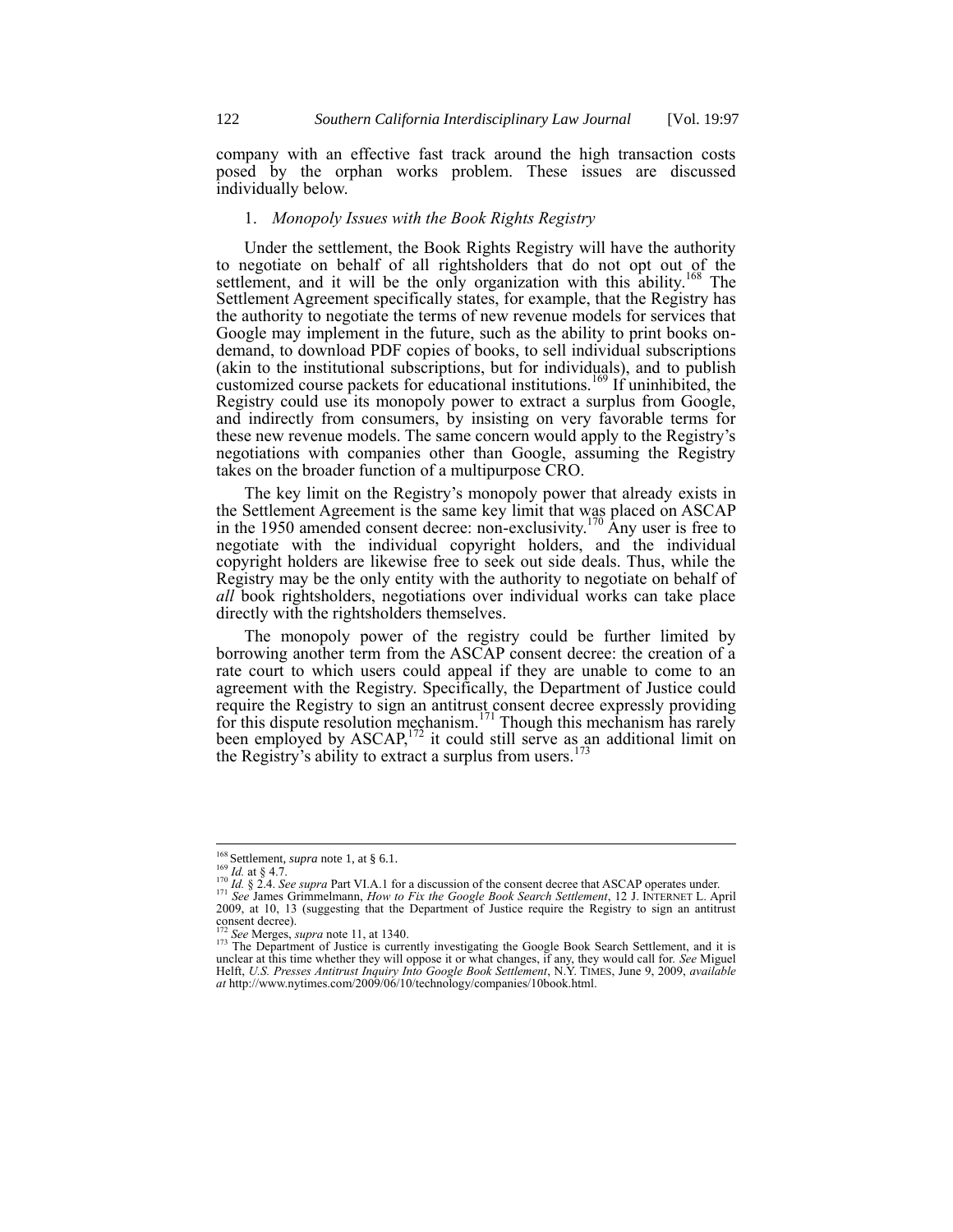## 2. *Monopoly Issues with Google*

Under the terms of the settlement, Google will initially be the only company with the right to use orphan works without first needing to obtain the rightsholders' permission. Google will pay rightsholders (via the Registry) a percentage of revenue generated by their books (sixty-three percent), and will not pay an upfront fee for inclusion (beyond compensating rightsholders whose books Google already incorporated without permission). The monopoly concern here is that Google, in light of its first-mover advantage, will be able to extract a surplus from consumers, such as individuals buying access to individual books or institutions paying for an institutional subscription.

There are significant barriers to entry for competitors with respect to orphan works. Under the terms of the Settlement Agreement, the Registry may enter into agreements with companies other than Google, with the caveat that the rightsholders must give their express approval of any such deals.<sup>174</sup> This limits competitors' ability to strike deals with the Registry regarding orphan works because the rightsholders of orphan works cannot be located in order to gain their express permission. In light of this, the Internet Archive attempted (unsuccessfully) to intervene in the settlement as a party defendant—not in an attempt to block the settlement, but in an attempt to benefit from the same limited liability for use of orphan works as Google will under the settlement.<sup>175</sup> A potential competitor would, thus, likely need to follow in Google's footsteps by using orphans, waiting to be sued, and attempting to enter into a similar settlement agreement. This method is both costly and risky, but the barrier to entry could be removed by modifying the Settlement Agreement to expressly give the Registry authority to enter into deals with other companies regarding orphan works *without* requiring the express permission of rightsholders who cannot be located (or by simply adopting an opt-out approach to new deals instead of an opt-in approach).

Even as the settlement currently stands, however, Google's competitors may clearly strike deals with the Registry regarding all books that are not orphans. Additionally, since the Registry is tasked with locating the rightsholders of orphan works, $177$  the total number of orphaned books will likely decrease substantially as the Registry continues to locate rightsholders and provide their contact information to Google and its

<sup>&</sup>lt;sup>174</sup> See Settlement, *supra* note 1, at § 6.2. "The Registry will represent the interests of the Rightsholders, both in connection with the Settlement as well as in other commercial arrangements, including with companies other than Google (subject to the express approval of the Rightsholders of the Books

involved in such other commercial arrangements)." Settlement, *supra* note 1, at Attachment I § 8(C).<br><sup>175</sup> See Letter from Adrian R. Katz, Arnold & Porter LLP, to Judge Denny Chin, Authors Guild v.<br>Google Inc., No. 05 CV http://www.opencontentalliance.org/2009/04/17/internet-archive-files-intervention-request/ (construed as a motion to intervene and denied by the court in an order on April 24, 2009. *See* Order in Response to Letter to Judge Denny Chin, Author's Guild v. Google, Inc., No. 05 CV 8136 (S.D.N.Y. April 24, 2009), *available at* http://www.scribd.com/doc/14596133/SDNY-Judge-Chin-Intervention-Denied).

<sup>&</sup>lt;sup>176</sup> While it is currently unknown what changes, if any, the Department of Justice or the Court will request be made to the Settlement Agreement, this one change would likely be the most effective limit on Google's potential monopoly power. <sup>177</sup> Settlement, *supra* note 1, at § 6.1(c).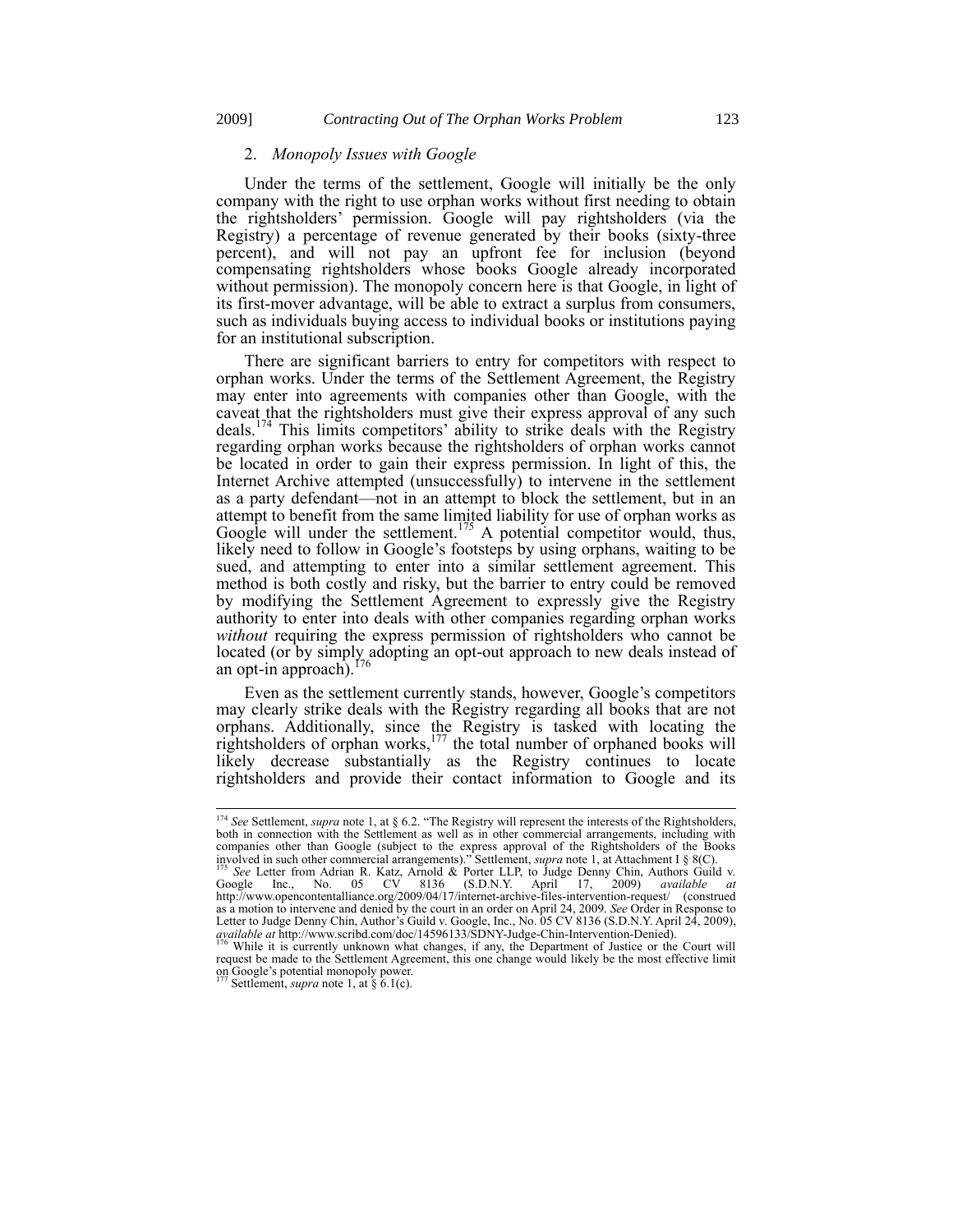competitors alike. Thus, the Registry's ability to enter into agreements with competitors and the gradual cataloging of orphan books serve as limits on the extent of the first-mover advantage that Google will have following the final approval of the settlement.

It is worth noting that the settlement contains a "most favored nation" clause that requires the registry to offer Google the same or better terms as the Registry offers to any other competing party within ten years of the settlement.<sup>178</sup> While this may be of some concern, it still does not prevent other companies from making deals with the registry on substantially similar terms as Google, and competing with Google for sales to consumers.

Yet another substantial limit on Google's monopoly power contained in the terms of the settlement involves the pricing of the books and services. While Google will, by default, set the price of electronic books for sale to individual consumers, the rightsholders themselves are free to set whatever price they choose if they do not want to use Google's algorithm-determined  $\det$  default price.<sup>179</sup> Thus, Google will not be able to extract a surplus above that which an individual rightsholder would charge on her own. Similarly, the price that Google charges for institutional subscriptions is subject to the approval of the Registry, so Google is not free to charge whatever fee it chooses.<sup>180</sup>

## 3. *Monopoly Costs vs. Transaction Cost Reduction*

While the potential for the Book Rights Registry and Google to extract a monopolist surplus is real, it is substantially limited by the terms discussed above. As long as the reduction in transaction costs associated with this solution to the orphan works problem is substantially greater than any monopoly surplus the Registry or Google is able to extract, the settlement will result in a substantially more efficient market for electronic books. In light of the non-exclusive nature of the Registry's authority, the potential competition for Google, and the rightsholders' freedom to choose whatever price they desire instead of Google's algorithm-determined prices, the transaction cost savings will outweigh any monopoly surplus extracted by the Registry or Google. Additionally, as suggested above, the possibility of an antitrust consent decree governing the Registry could limit the Registry's monopoly power even further. The settlement allows Google to sidestep the enormous transaction costs associated with obtaining preapproval from missing rightsholders. While the orphan works legislation proposed last year (discussed in Part V, *supra*) would not create the same monopoly concerns as the Google Book Search settlement, the transaction cost savings associated with the Book Rights Registry are far more substantial than those possible under the proposed legislation and would result in a more efficient market for electronic books.

 $\overline{\phantom{a}}$ 

<sup>178</sup> *Id.* at § 3.8(a). *See* Grimmelmann, *supra* note 172, at 15 (arguing that the most favored nation clause could prevent any serious competitor from entering the market, and should be stricken). <sup>179</sup> Settlement, *supra* note 1, at § 4.2(b).

<sup>&</sup>lt;sup>180</sup> *Id.* at § 4.1(a).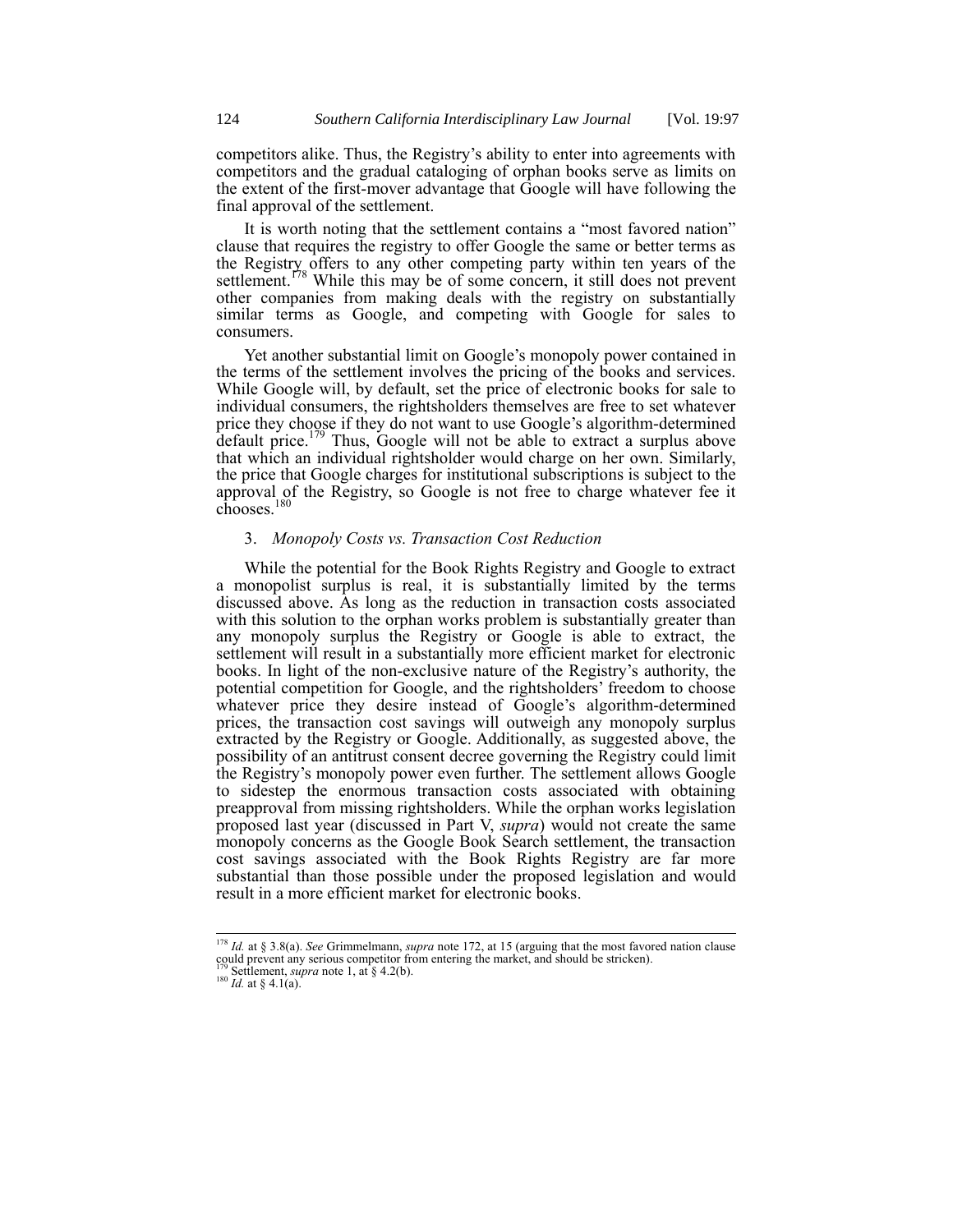$\overline{\phantom{a}}$ 

#### VII. LESSONS FOR POLICY MAKERS

Thus far, two very different solutions to the orphan works problem have been examined: the proposed Orphan Works Act of 2008, and the Google Book Search settlement. There are two broad lessons that can be drawn from this discussion. First, in light of the numerous benefits discussed in Part VI.C, *supra*, the Google Book Search settlement is superior to the proposed Orphan Works Act as a solution to the orphan works problem with respect to books. Second, in order to incentivize the formation of CROs akin to the Book Rights Registry, Congress should refrain from passing legislation similar to the Orphan Works Act. Each of these is discussed below.

#### A. THE GOOGLE BOOK SEARCH SETTLEMENT IS A MORE EFFECTIVE SOLUTION TO THE ORPHAN WORKS PROBLEM THAN THE PROPOSED ORPHAN WORKS ACT OF 2008

The Google Book Search settlement is preferable to the Orphan Works Act primarily because of the huge transaction cost savings associated with the settlement. A judicial liability rule regime under the proposed Orphan Works Act would involve costly litigation expenses over both the reasonableness of the search performed prior to use of the work and what constitutes reasonable compensation for the use of the work. Those litigation costs would be borne by both the user of the orphan work and the rightsholder suing for reasonable compensation. While the Orphan Works Act would somewhat reduce users' fear of high damage awards or an injunction, the Google Book Search settlement eliminates that fear entirely; Google will be able to make productive use of orphan works without any fear of damages. At the same time, the rightsholders of orphan works will still be compensated under the Google Book Search settlement. The new CRO, the Book Rights Registry, will collect sixty-three percent of the revenue Google earns from the use of orphan works, search for and locate the rightsholders, and distribute royalties to the rightsholders once located. Other companies besides Google that strike deals with the Registry will likewise benefit from the substantial transaction cost savings.

Despite these issues, there are two positive aspects of the proposed Orphan Works Act. First, the Act would have broad coverage of all categories of orphan works. While this Note focuses on books, the Google Book Search settlement is slightly limited even with respect to books—it does not include visual art in books unless the copyright holder of the book also holds the copyright to the visual art.<sup>181</sup> Visual art is, thus, one narrow area with respect to books that the proposed Orphan Works Act would cover but the settlement does not. Second, there is no monopoly concern under the Orphan Works Act since all users would gain the benefits of reduced liability after performing a reasonably diligent search.

Despite the positive aspects of the Orphan Works legislation, the transaction cost savings under the private liability rule regime of the

<sup>181</sup> *Id.* at § 1.72. Visual art in children's books, however, is included in the settlement. *Id.*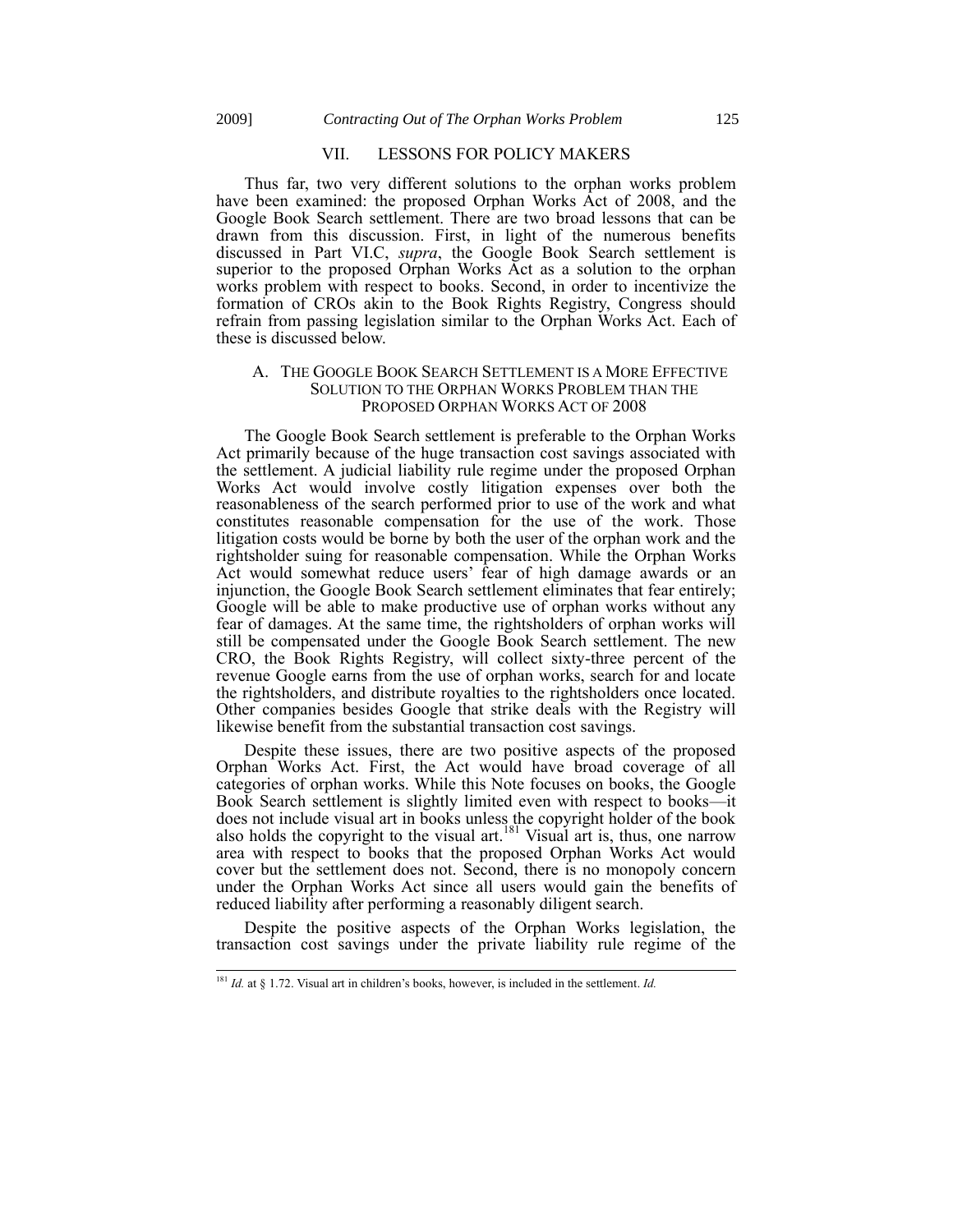Google Book Search settlement makes it a far more effective solution to the orphan works problem with respect to books.

#### B. KEEP THE CURRENT PROPERTY RULE REGIME IN PLACE TO INCENTIVIZE CRO FORMATION

In light of the benefits associated with CROs, specifically their ability to drastically lower transaction costs while maintaining strong incentives and accurate valuation, policy makers should attempt to foster the conditions that can lead to their formation. The pending creation of the Book Rights Registry is evidence that the current copyright regime is conducive to the formation of CROs. I would caution that while the judicial liability rule regime for orphan works under the proposed Orphan Works Act would likely lead to a reduction of some of the transaction costs associated with the orphan works problem, this reduction in transaction costs would have a negative, indirect side effect: it would reduce the incentives for market participants to create vastly more efficient private CROs as a way to contract out of the orphan works problem. This is because the high transaction costs associated with property rule regimes drive market participants to invest in the creation of CROs. Professor Merges argues that "[t]o encourage effective collective valuation mechanisms—liability rules—one should start with a property rule. The pressure of high transaction costs in an industry where repeat dealings are the norm will produce a better transactional mechanism than a legislature could create in advance."<sup>182</sup> Merges calls this process "contracting into liability rules."<sup>183</sup> By settling with the author and publisher classes, Google has contracted out of the orphan works problem it faced, and contracted into a liability rule regime. The new CRO created under the settlement, the Book Rights Registry, will offer transaction cost savings far beyond those possible under the judicial liability rule regime of the proposed orphan works legislation. Moreover, unlike legislative fee schedules, the Book Rights Registry carries the benefits of expertly tailored valuation and strong incentives to invest in the underlying right.

Note that this analysis has been limited to the orphan works problem as it applies to the electronic books market, and that other markets, such as photographs, are beyond the scope of this Note. While this analysis does not focus on potential antitrust issues with the settlement, the Department of Justice should avoid aggressively pursuing the Book Rights Registry in its infancy. The Registry would likely avoid the label of per se illegal price fixing, and would likely survive a rule of reason analysis in light of the potentially large transaction cost savings and the non-exclusivity of the Registry's authority even if some monopoly concerns exist.<sup>184</sup> Nevertheless, bogging the Registry down with expensive litigation at its birth could prevent its potential benefits from ever being reaped by rightsholders, Google, or consumers. Specifically, it could hinder the Registry's potential to serve as a central clearinghouse for electronic books

 $\overline{\phantom{a}}$ 

<sup>182</sup> Merges, *supra* not[e 11,](#page-2-0) at 1392–93.

<sup>183</sup> *Id.* at 1303. <sup>184</sup> See supra Part VI.D.